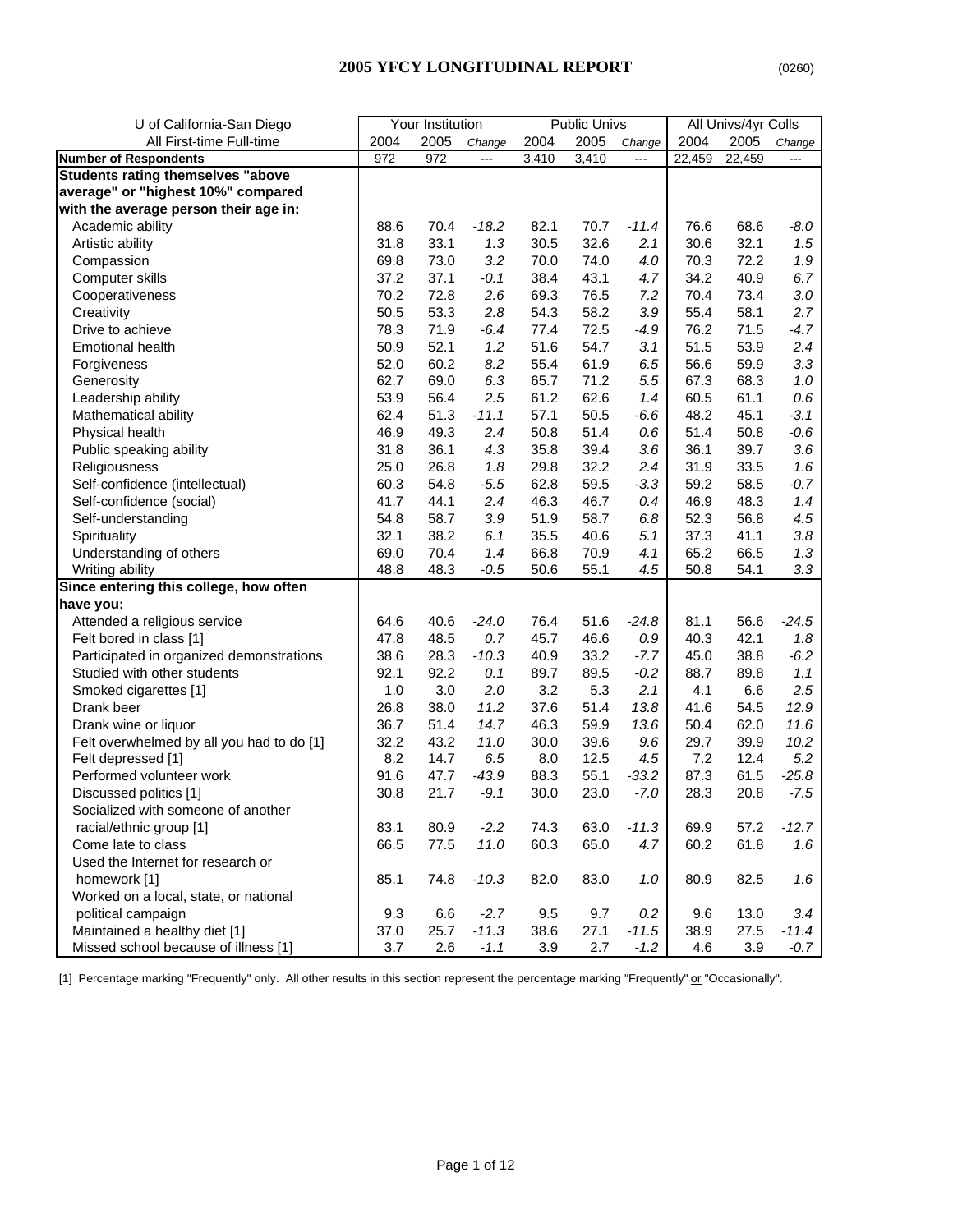## **2005 YFCY LONGITUDINAL REPORT** (0260)

| U of California-San Diego                |      | Your Institution |         |      | Public Univs |         |      | All Univs/4yr Colls |         |
|------------------------------------------|------|------------------|---------|------|--------------|---------|------|---------------------|---------|
| All First-time Full-time                 | 2004 | 2005             | Change  | 2004 | 2005         | Change  | 2004 | 2005                | Change  |
| Objectives considered to be "very        |      |                  |         |      |              |         |      |                     |         |
| important" or "essential":               |      |                  |         |      |              |         |      |                     |         |
| Becoming accomplished in one of the      |      |                  |         |      |              |         |      |                     |         |
| performing arts (acting, dancing,        |      |                  |         |      |              |         |      |                     |         |
| $etc.$ )                                 | 12.0 | 17.9             | 5.9     | 12.3 | 17.9         | 5.6     | 15.8 | 21.5                | 5.7     |
| Becoming an authority in my field        | 57.9 | 62.6             | 4.7     | 58.8 | 63.5         | 4.7     | 58.9 | 65.4                | 6.5     |
| Obtaining recognition from my            |      |                  |         |      |              |         |      |                     |         |
| colleagues for contributions to my       |      |                  |         |      |              |         |      |                     |         |
| special field                            | 50.5 | 56.9             | 6.4     | 51.1 | 57.4         | 6.3     | 51.8 | 58.5                | 6.7     |
| Influencing the political structure      | 18.7 | 23.2             | 4.5     | 16.8 | 20.2         | 3.4     | 19.4 | 21.5                | 2.1     |
| Influencing social values                | 36.3 | 50.3             | 14.0    | 35.8 | 50.0         | 14.2    | 40.2 | 49.4                | 9.2     |
| Raising a family                         | 71.0 | 72.6             | 1.6     | 73.8 | 77.5         | 3.7     | 75.3 | 77.9                | 2.6     |
| Having administrative responsibility     |      |                  |         |      |              |         |      |                     |         |
| for the work of others                   | 30.7 | 42.4             | 11.7    | 35.1 | 43.2         | 8.1     | 36.1 | 42.1                | 6.0     |
| Being very well off financially          | 75.7 | 71.3             | $-4.4$  | 73.1 | 69.9         | $-3.2$  | 70.0 | 67.8                | $-2.2$  |
| Helping others who are in difficulty     | 65.3 | 76.2             | 10.9    | 63.3 | 76.5         | 13.2    | 65.3 | 75.0                | 9.7     |
| Making a theoretical contribution to     |      |                  |         |      |              |         |      |                     |         |
| science                                  | 28.4 | 27.1             | $-1.3$  | 21.6 | 21.8         | 0.2     | 17.2 | 19.5                | 2.3     |
| Writing original works (poems, novels,   |      |                  |         |      |              |         |      |                     |         |
| short stories, etc.)                     | 13.2 | 19.2             | 6.0     | 11.7 | 17.2         | 5.5     | 15.4 | 21.2                | 5.8     |
| Creating artistic work (painting,        |      |                  |         |      |              |         |      |                     |         |
| sculpture, decorating, etc.)             | 13.5 | 21.2             | 7.7     | 13.8 | 19.7         | 5.9     | 15.3 | 22.1                | $6.8\,$ |
| Becoming successful in a business of my  |      |                  |         |      |              |         |      |                     |         |
| own                                      | 35.7 | 45.7             | 10.0    | 35.7 | 42.9         | 7.2     | 38.5 | 42.5                | 4.0     |
| Becoming involved in programs to clean   |      |                  |         |      |              |         |      |                     |         |
| up the environment                       | 23.2 | 33.3             | 10.1    | 19.7 | 29.3         | 9.6     | 18.5 | 26.5                | $8.0\,$ |
| Developing a meaningful philosophy of    |      |                  |         |      |              |         |      |                     |         |
| life                                     | 53.5 | 61.9             | 8.4     | 44.6 | 55.4         | 10.8    | 45.4 | 52.6                | 7.2     |
| Participating in a community action      |      |                  |         |      |              |         |      |                     |         |
| program                                  | 28.8 | 36.8             | 8.0     | 22.8 | 33.0         | 10.2    | 24.6 | 32.5                | 7.9     |
| Helping to promote racial understanding  | 35.4 | 46.8             | 11.4    | 28.5 | 41.7         | 13.2    | 31.6 | 43.3                | 11.7    |
| Keeping up to date with political        |      |                  |         |      |              |         |      |                     |         |
| affairs                                  | 39.7 | 44.5             | 4.8     | 37.1 | 42.4         | 5.3     | 37.3 | 41.6                | 4.3     |
| Becoming a community leader              | 28.8 | 37.7             | $8.9\,$ | 29.7 | 34.7         | 5.0     | 32.4 | 36.6                | 4.2     |
| Integrating spirituality into my life    | 35.7 | 43.9             | 8.2     | 37.7 | 47.8         | 10.1    | 41.7 | 49.8                | 8.1     |
| Working to find a cure for a health      |      |                  |         |      |              |         |      |                     |         |
| problem                                  | 33.8 | 38.1             | 4.3     | 28.2 | 31.6         | 3.4     | 24.6 | 27.7                | 3.1     |
| Improving my understanding of other      |      |                  |         |      |              |         |      |                     |         |
| countries and cultures                   | 57.9 | 63.8             | 5.9     | 48.2 | 55.5         | 7.3     | 48.3 | 54.4                | 6.1     |
| How would you characterize your          |      |                  |         |      |              |         |      |                     |         |
| political views?                         |      |                  |         |      |              |         |      |                     |         |
| Far left                                 | 2.9  | 4.9              | 2.0     | 3.0  | 4.3          | 1.3     | 3.5  | $5.0\,$             | 1.5     |
| Liberal                                  | 40.3 | 41.7             | 1.4     | 31.1 | 33.8         | 2.7     | 30.7 | 32.9                | 2.2     |
| Middle-of-the-road                       | 41.0 | 36.8             | $-4.2$  | 42.3 | 36.1         | $-6.2$  | 43.4 | 37.8                | $-5.6$  |
| Conservative                             | 15.2 | 15.6             | 0.4     | 22.5 | 24.0         | 1.5     | 20.9 | 22.5                | 1.6     |
| Far right                                | 0.6  | 1.1              | 0.5     | 1.2  | 1.8          | 0.6     | 1.5  | 1.8                 | 0.3     |
| SINCE ENTERING THIS COLLEGE, HOW         |      |                  |         |      |              |         |      |                     |         |
| <b>MUCH TIME HAVE YOU SPENT DURING A</b> |      |                  |         |      |              |         |      |                     |         |
| <b>TYPICAL WEEK:</b>                     |      |                  |         |      |              |         |      |                     |         |
| <b>Studying/homework</b>                 |      |                  |         |      |              |         |      |                     |         |
| None                                     | 0.5  | 0.1              | $-0.4$  | 0.9  | 0.1          | $-0.8$  | 1.2  | 0.3                 | $-0.9$  |
| Less than 1 hour                         | 3.5  | 1.1              | $-2.4$  | 7.7  | 1.2          | $-6.5$  | 8.3  | 1.1                 | $-7.2$  |
| 1 to 2 hours                             | 10.4 | $5.0\,$          | $-5.4$  | 17.1 | 6.8          | $-10.3$ | 17.4 | 7.3                 | $-10.1$ |
| 3 to 5 hours                             | 20.6 | 26.5             | 5.9     | 28.3 | 27.7         | $-0.6$  | 28.0 | 26.3                | $-1.7$  |
| 6 to 10 hours                            | 27.3 | 33.9             | 6.6     | 22.5 | 33.5         | 11.0    | 22.4 | 32.1                | 9.7     |
| 11 to 15 hours                           | 18.4 | 15.7             | $-2.7$  | 12.3 | 14.8         | 2.5     | 12.0 | 16.0                | 4.0     |
| 16 to 20 hours                           | 10.4 | 10.1             | $-0.3$  | 5.9  | 8.7          | 2.8     | 6.2  | 9.1                 | 2.9     |
| Over 20 hours                            | 8.8  | 7.7              | $-1.1$  | 5.3  | 7.2          | 1.9     | 4.5  | 7.8                 | 3.3     |
|                                          |      |                  |         |      |              |         |      |                     |         |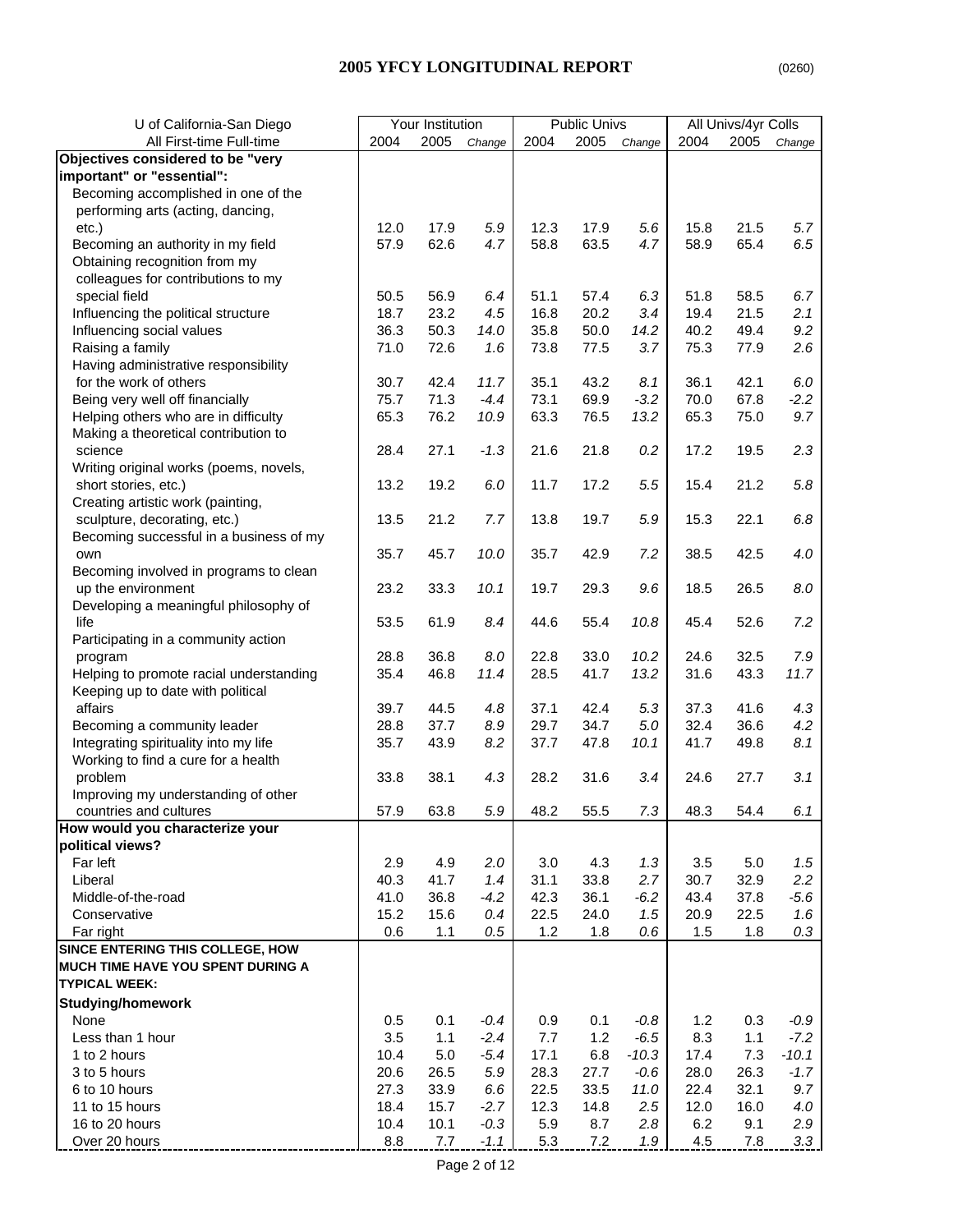| U of California-San Diego         |      | Your Institution |         |      | <b>Public Univs</b> |         |         | All Univs/4yr Colls |         |
|-----------------------------------|------|------------------|---------|------|---------------------|---------|---------|---------------------|---------|
| All First-time Full-time          | 2004 | 2005             | Change  | 2004 | 2005                | Change  | 2004    | 2005                | Change  |
| SINCE ENTERING THIS COLLEGE, HOW  |      |                  |         |      |                     |         |         |                     |         |
| MUCH TIME HAVE YOU SPENT DURING A |      |                  |         |      |                     |         |         |                     |         |
| <b>TYPICAL WEEK:</b>              |      |                  |         |      |                     |         |         |                     |         |
| <b>Socializing with friends</b>   |      |                  |         |      |                     |         |         |                     |         |
| None                              | 0.1  | 0.6              | 0.5     | 0.2  | 0.6                 | 0.4     | 0.3     | 0.5                 | 0.2     |
| Less than 1 hour                  | 1.3  | 1.5              | 0.2     | 1.6  | 1.4                 | $-0.2$  | 1.2     | 1.0                 | $-0.2$  |
| 1 to 2 hours                      | 5.8  | 5.0              | $-0.8$  | 5.9  | 4.5                 | $-1.4$  | 5.4     | 4.5                 | $-0.9$  |
| 3 to 5 hours                      | 20.9 | 20.0             | $-0.9$  | 20.3 | 18.0                | $-2.3$  | 17.8    | 15.6                | $-2.2$  |
| 6 to 10 hours                     | 28.0 | 29.9             | 1.9     | 26.9 | 27.5                | 0.6     | 26.8    | 26.0                | $-0.8$  |
| 11 to 15 hours                    | 21.1 | 17.3             | $-3.8$  | 20.9 | 18.6                | $-2.3$  | 20.2    | 18.3                | $-1.9$  |
| 16 to 20 hours                    | 10.8 | 11.7             | 0.9     | 10.9 | 12.2                | 1.3     | 12.2    | 12.9                | 0.7     |
| Over 20 hours                     | 12.1 | 14.0             | 1.9     | 13.3 | 17.2                | 3.9     | 16.0    | 21.2                | 5.2     |
| <b>Exercising or sports</b>       |      |                  |         |      |                     |         |         |                     |         |
| None                              | 5.7  | 7.7              | 2.0     | 4.7  | 6.3                 | 1.6     | 4.5     | 7.1                 | 2.6     |
| Less than 1 hour                  | 13.4 | 12.9             | $-0.5$  | 11.8 | 11.6                | $-0.2$  | 9.8     | 11.4                | 1.6     |
| 1 to 2 hours                      | 19.8 | 22.2             | 2.4     | 18.2 | 22.7                | 4.5     | 15.4    | 20.5                | 5.1     |
| 3 to 5 hours                      | 19.7 | 32.9             | 13.2    | 19.9 | 32.5                | 12.6    | 19.7    | 28.3                | 8.6     |
| 6 to 10 hours                     | 17.6 | 15.0             | $-2.6$  | 18.7 | 17.7                | $-1.0$  | 18.3    | 18.5                | 0.2     |
| 11 to 15 hours                    | 12.1 | 4.7              | $-7.4$  | 13.5 | 5.6                 | $-7.9$  | 14.5    | 7.3                 | $-7.2$  |
| 16 to 20 hours                    | 5.7  | 2.1              | $-3.6$  | 6.7  | 1.7                 | $-5.0$  | 8.4     | 3.5                 | $-4.9$  |
| Over 20 hours                     | 6.0  | 2.6              | $-3.4$  | 6.6  | 1.9                 | $-4.7$  | 9.4     | 3.4                 | $-6.0$  |
| <b>Partying</b>                   |      |                  |         |      |                     |         |         |                     |         |
| None                              | 36.0 | 36.1             | 0.1     | 30.2 | 29.4                | $-0.8$  | 26.9    | 24.1                | $-2.8$  |
| Less than 1 hour                  | 22.3 | 15.7             | $-6.6$  | 18.9 | 13.8                | $-5.1$  | 16.5    | 12.4                | $-4.1$  |
| 1 to 2 hours                      | 20.9 | 19.8             | $-1.1$  | 19.5 | 15.7                | $-3.8$  | 18.5    | 16.4                | $-2.1$  |
| 3 to 5 hours                      | 12.0 | 19.0             | 7.0     | 15.9 | 20.5                | 4.6     | 19.4    | 23.1                | 3.7     |
| 6 to 10 hours                     | 5.7  | 6.1              | 0.4     | 9.1  | 13.1                | 4.0     | 10.9    | 14.9                | 4.0     |
| 11 to 15 hours                    | 1.8  | 2.1              | 0.3     | 4.2  | 4.3                 | 0.1     | 4.5     | 4.9                 | 0.4     |
| 16 to 20 hours                    | 0.6  | 0.6              | 0.0     | 1.3  | 1.7                 | 0.4     | 1.8     | 2.2                 | 0.4     |
| Over 20 hours                     | 0.6  | 0.5              | $-0.1$  | 0.9  | 1.4                 | 0.5     | 1.4     | 2.1                 | 0.7     |
| <b>Student clubs and groups</b>   |      |                  |         |      |                     |         |         |                     |         |
| None                              | 17.3 | 45.2             | 27.9    | 19.4 | 45.3                | 25.9    | 21.4    | 41.9                | 20.5    |
| Less than 1 hour                  | 14.5 | 10.6             | $-3.9$  | 15.6 | 10.5                | $-5.1$  | 14.2    | 11.7                | $-2.5$  |
| 1 to 2 hours                      | 30.3 | 19.3             | $-11.0$ | 30.8 | 19.0                | $-11.8$ | 27.5    | 20.0                | $-7.5$  |
| 3 to 5 hours                      | 19.4 | 15.7             | $-3.7$  | 19.0 | 15.4                | $-3.6$  | 20.3    | 16.3                | $-4.0$  |
| 6 to 10 hours                     | 10.8 | 6.4              | $-4.4$  | 8.4  | 6.5                 | $-1.9$  | 9.1     | 6.3                 | $-2.8$  |
| 11 to 15 hours                    | 3.5  | 1.6              | $-1.9$  | 3.4  | 2.0                 | $-1.4$  | 3.8     | 2.0                 | $-1.8$  |
| 16 to 20 hours                    | 1.8  | 0.7              | $-1.1$  | 1.7  | 0.6                 | $-1.1$  | 1.7     | 0.8                 | $-0.9$  |
| Over 20 hours                     | 2.5  | 0.5              | $-2.0$  | 1.9  | 0.7                 | $-1.2$  | 1.9     | 0.9                 | $-1.0$  |
| <b>Watching TV</b>                |      |                  |         |      |                     |         |         |                     |         |
| None                              | 7.9  | 15.1             | 7.2     | 6.3  | 10.9                | 4.6     | 5.7     | 12.2                | 6.5     |
| Less than 1 hour                  | 14.0 | 11.7             | $-2.3$  | 15.0 | 12.7                | $-2.3$  | 14.3    | 16.3                | 2.0     |
| 1 to 2 hours                      | 21.4 | 22.3             | $0.9\,$ | 23.7 | 21.9                | $-1.8$  | 23.2    | 24.1                | $0.9\,$ |
| 3 to 5 hours                      | 27.6 | 26.3             | $-1.3$  | 27.5 | 26.2                | $-1.3$  | 28.7    | 24.5                | $-4.2$  |
| 6 to 10 hours                     | 17.0 | 15.9             | $-1.1$  | 16.4 | 17.3                | 0.9     | 16.6    | 13.6                | $-3.0$  |
| 11 to 15 hours                    | 6.3  | 4.9              | $-1.4$  | 6.4  | 6.3                 | -0.1    | 6.1     | 4.7                 | $-1.4$  |
| 16 to 20 hours                    | 3.0  | 1.8              | $-1.2$  | 2.4  | 2.6                 | 0.2     | 2.6     | 2.3                 | $-0.3$  |
| Over 20 hours                     | 2.9  | 2.0              | $-0.9$  | 2.4  | 2.1                 | $-0.3$  | $2.7\,$ | 2.2                 | $-0.5$  |
| Household/childcare duties        |      |                  |         |      |                     |         |         |                     |         |
| None                              | 16.0 | 57.4             | 41.4    | 15.1 | 56.4                | 41.3    | 17.6    | 61.4                | 43.8    |
| Less than 1 hour                  | 24.5 | 17.7             | $-6.8$  | 24.1 | 17.5                | $-6.6$  | 21.2    | 14.9                | $-6.3$  |
| 1 to 2 hours                      | 32.5 | 16.1             | $-16.4$ | 33.6 | 17.1                | $-16.5$ | 32.3    | 14.0                | $-18.3$ |
| 3 to 5 hours                      | 18.4 | 6.4              | $-12.0$ | 18.7 | 6.2                 | $-12.5$ | 19.3    | 6.0                 | $-13.3$ |
| 6 to 10 hours                     | 4.7  | 1.4              | $-3.3$  | 5.3  | 1.6                 | $-3.7$  | 5.8     | 2.0                 | $-3.8$  |
| 11 to 15 hours                    | 2.5  | 0.4              | $-2.1$  | 1.6  | 0.5                 | $-1.1$  | 2.0     | 0.7                 | $-1.3$  |
| 16 to 20 hours                    | 0.5  | 0.3              | $-0.2$  | 0.6  | 0.2                 | $-0.4$  | 0.8     | 0.4                 | $-0.4$  |
| Over 20 hours                     | 0.9  | 0.3              | -0.6    | 1.0  | 0.4                 | $-0.6$  | 1.1     | 0.7                 | $-0.4$  |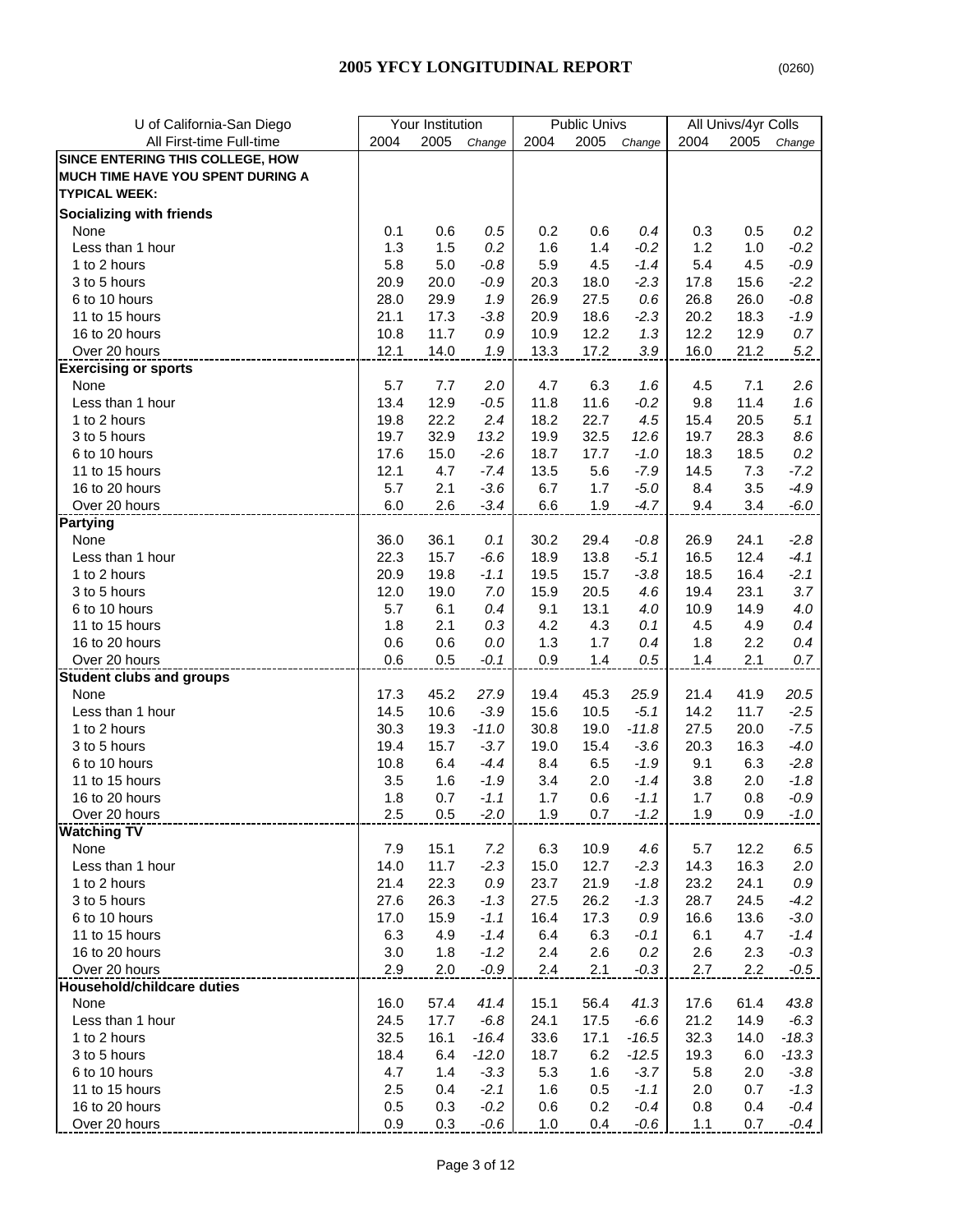|--|

| U of California-San Diego                                        |            | Your Institution |            |            | <b>Public Univs</b> |             |            | All Univs/4yr Colls |            |
|------------------------------------------------------------------|------------|------------------|------------|------------|---------------------|-------------|------------|---------------------|------------|
| All First-time Full-time                                         | 2004       | 2005             | Change     | 2004       | 2005                | Change      | 2004       | 2005                | Change     |
| SINCE ENTERING THIS COLLEGE, HOW                                 |            |                  |            |            |                     |             |            |                     |            |
| MUCH TIME HAVE YOU SPENT DURING A                                |            |                  |            |            |                     |             |            |                     |            |
| <b>TYPICAL WEEK:</b>                                             |            |                  |            |            |                     |             |            |                     |            |
| <b>Reading for pleasure</b>                                      |            |                  |            |            |                     |             |            |                     |            |
| None                                                             | 18.8       | 44.9             | 26.1       | 19.6       | 38.4                | 18.8        | 20.6       | 39.2                | 18.6       |
| Less than 1 hour                                                 | 26.6       | 24.0             | $-2.6$     | 28.4       | 26.4                | $-2.0$      | 25.9       | 25.9                | $0.0\,$    |
| 1 to 2 hours                                                     | 26.7       | 18.8             | $-7.9$     | 26.1       | 19.9                | $-6.2$      | 26.6       | 19.9                | $-6.7$     |
| 3 to 5 hours                                                     | 17.8       | 9.1              | $-8.7$     | 16.5       | 10.8                | $-5.7$      | 16.6       | 9.8                 | $-6.8$     |
| 6 to 10 hours                                                    | 8.0        | 2.1              | $-5.9$     | 6.1        | 3.1                 | $-3.0$      | 6.7        | 3.2                 | $-3.5$     |
| 11 to 15 hours                                                   | 1.2        | 0.2              | $-1.0$     | 1.4        | 0.8                 | $-0.6$      | 1.9        | 1.0                 | $-0.9$     |
| 16 to 20 hours                                                   | 0.4        | 0.4              | 0.0        | 1.1        | 0.4                 | $-0.7$      | 0.9        | 0.5                 | $-0.4$     |
| Over 20 hours                                                    | 0.4        | 0.4              | 0.0        | 0.7        | 0.3                 | $-0.4$      | 0.8        | 0.5                 | $-0.3$     |
| Playing video/computer games                                     |            |                  |            |            |                     |             |            |                     |            |
| None                                                             | 46.3       | 52.5             | 6.2        | 43.4       | 48.4                | 5.0         | 43.9       | 52.4                | 8.5        |
| Less than 1 hour                                                 | 20.0       | 15.4             | $-4.6$     | 22.7       | 17.6                | $-5.1$      | 21.8       | 16.3                | $-5.5$     |
| 1 to 2 hours                                                     | 13.0       | 12.5             | $-0.5$     | 14.6       | 14.0                | $-0.6$      | 15.3       | 13.6                | $-1.7$     |
| 3 to 5 hours                                                     | 11.6       | 11.8             | 0.2        | 10.7       | 11.6                | 0.9         | 10.2       | 9.3                 | $-0.9$     |
| 6 to 10 hours                                                    | 4.3        | 4.9              | 0.6        | 5.1        | 5.1                 | 0.0         | 5.0        | 4.6                 | $-0.4$     |
| 11 to 15 hours                                                   | 2.3        | 1.2              | $-1.1$     | 1.7        | 1.5                 | $-0.2$      | 1.8        | 1.7                 | $-0.1$     |
| 16 to 20 hours                                                   | 0.7        | 1.0              | 0.3        | 0.6        | 0.8                 | 0.2         | 0.8        | 0.9                 | 0.1        |
| Over 20 hours                                                    | 1.7        | 0.9              | $-0.8$     | 1.3        | 0.9                 | $-0.4$      | 1.1        | 1.1                 | 0.0        |
| <b>Prayer/meditation</b>                                         |            |                  |            |            |                     |             |            |                     |            |
| None                                                             | 49.7       | 57.4             | 7.7        | 39.9       | 48.9                | 9.0         | 35.9       | 45.2                | 9.3        |
| Less than 1 hour                                                 | 28.6       | 22.2             | $-6.4$     | 32.2       | 26.6                | $-5.6$      | 33.5       | 27.7                | $-5.8$     |
| 1 to 2 hours                                                     | 14.9       | 13.6             | $-1.3$     | 19.4       | 16.0                | $-3.4$      | 20.0       | 17.0                | $-3.0$     |
| 3 to 5 hours                                                     | 5.1        | 4.5              | $-0.6$     | 6.3        | 6.0                 | $-0.3$      | 7.1        | 6.0                 | $-1.1$     |
| 6 to 10 hours                                                    | 1.2        | 1.3              | 0.1        | 1.5        | 1.6                 | 0.1         | 2.0        | 2.4                 | 0.4        |
| 11 to 15 hours                                                   | 0.1        | 0.4              | 0.3        | 0.4        | 0.4                 | 0.0         | 0.6        | 0.6                 | $0.0\,$    |
| 16 to 20 hours                                                   | 0.3        | 0.3              | 0.0        |            | 0.2                 | 0.1         | 0.3        | 0.4                 | 0.1        |
| Over 20 hours                                                    | 0.1        | 0.3              | 0.2        | 0.1<br>0.2 | 0.3                 | 0.1         | 0.6        | 0.6                 | 0.0        |
| What is your grade average?                                      |            |                  |            |            |                     |             |            |                     |            |
| A (3.75-4.0)                                                     | 45.9       | 9.8              | $-36.1$    | 39.7       | 17.3                | $-22.4$     | 32.2       | 17.8                | $-14.4$    |
| A-, B+ (3.25-3.74)                                               | 48.7       | 33.9             | $-14.8$    | 46.3       | 32.8                | $-13.5$     | 47.4       | 34.5                | $-12.9$    |
|                                                                  | 4.6        | 33.3             | 28.7       | 9.9        | 27.4                | 17.5        | 13.8       | 27.6                | 13.8       |
| B (2.75-3.24)                                                    | 0.6        | 15.3             |            |            |                     |             |            | 12.3                |            |
| $B-, C+ (2.25-2.74)$                                             |            |                  | 14.7       | 3.4        | 13.8                | 10.4<br>5.6 | 5.7        |                     | 6.6        |
| $C(1.75-2.24)$<br>C- or less (below 1.75)                        | 0.0<br>0.2 | 6.6              | 6.6<br>0.9 | 0.6        | 6.2<br>2.5          | 2.5         | 0.9<br>0.0 | 5.5<br>2.3          | 4.6<br>2.3 |
|                                                                  |            | 1.1              |            | 0.0        |                     |             |            |                     |            |
| Do you have any concern about your                               |            |                  |            |            |                     |             |            |                     |            |
| ability to finance your college<br>education?                    |            |                  |            |            |                     |             |            |                     |            |
| None (I am confident that I will have                            |            |                  |            |            |                     |             |            |                     |            |
| sufficient funds)                                                |            | 24.6             | 1.1        | 28.1       | 29.5                | 1.4         | 31.8       | 30.6                | $-1.2$     |
| Some (but I probably will have enough                            | 23.5       |                  |            |            |                     |             |            |                     |            |
| funds)                                                           |            |                  |            |            |                     |             |            |                     |            |
|                                                                  | 58.8       | 58.8             | 0.0        | 56.2       | 54.4                | $-1.8$      | 54.9       | 53.0                | $-1.9$     |
| Major (not sure I will have enough<br>funds to complete college) | 17.7       | 16.6             |            | 15.7       | 16.1                |             | 13.3       | 16.3                |            |
|                                                                  |            |                  | $-1.1$     |            |                     | 0.4         |            |                     | $3.0\,$    |
| Do you give the Higher Education                                 |            |                  |            |            |                     |             |            |                     |            |
| Research Institute at UCLA permission                            |            |                  |            |            |                     |             |            |                     |            |
| to include your ID number should your                            |            |                  |            |            |                     |             |            |                     |            |
| college request the data for additional                          |            |                  |            |            |                     |             |            |                     |            |
| research analyses?<br>Yes                                        |            |                  |            |            |                     |             |            |                     |            |
|                                                                  | 58.3       | 46.9             | $-11.4$    | 57.4       | 52.4                | $-5.0$      | 57.6       | 48.8                | -8.8       |
| No                                                               | 41.7       | 53.1             | 11.4       | 42.6       | 47.6                | $5.0\,$     | 42.4       | 51.2                | 8.8        |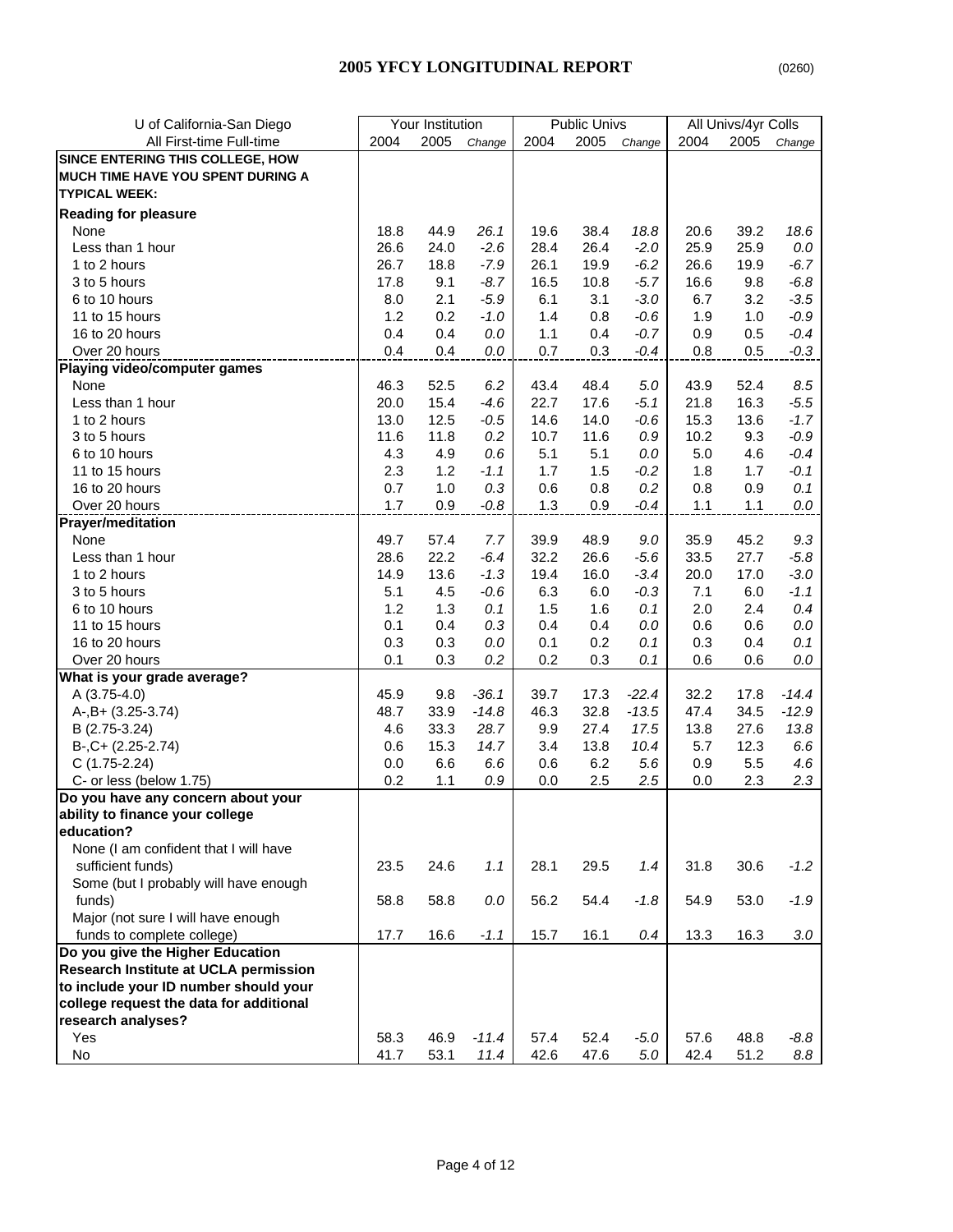| U of California-San Diego                 |      | Your Institution |                          |       | <b>Public Univs</b> |                |       | All Univs/4yr Colls |         |
|-------------------------------------------|------|------------------|--------------------------|-------|---------------------|----------------|-------|---------------------|---------|
| First-time Full-time Men                  | 2004 | 2005             | Change                   | 2004  | 2005                | Change         | 2004  | 2005                | Change  |
| <b>Number of Respondents</b>              | 311  | 311              | $\overline{\phantom{a}}$ | 1,109 | 1,109               | $\overline{a}$ | 7,833 | 7,833               | ---     |
| <b>Students rating themselves "above</b>  |      |                  |                          |       |                     |                |       |                     |         |
| average" or "highest 10%" compared        |      |                  |                          |       |                     |                |       |                     |         |
| with the average person their age in:     |      |                  |                          |       |                     |                |       |                     |         |
| Academic ability                          | 91.1 | 79.1             | $-12.0$                  | 87.5  | 77.0                | $-10.5$        | 79.8  | 72.7                | $-7.1$  |
| Artistic ability                          | 31.0 | 32.0             | 1.0                      | 29.7  | 31.7                | 2.0            | 30.1  | 32.5                | 2.4     |
| Compassion                                | 65.7 | 68.6             | 2.9                      | 63.1  | 67.5                | 4.4            | 62.9  | 65.4                | 2.5     |
| Computer skills                           | 66.0 | 62.4             | $-3.6$                   | 59.8  | 61.6                | 1.8            | 49.8  | 54.9                | 5.1     |
| Cooperativeness                           | 70.5 | 71.2             | 0.7                      | 71.2  | 76.9                | 5.7            | 70.2  | 72.7                | 2.5     |
| Creativity                                | 50.2 | 51.5             | 1.3                      | 53.2  | 58.1                | 4.9            | 56.3  | 59.8                | 3.5     |
| Drive to achieve                          | 74.3 | 67.7             | $-6.6$                   | 74.6  | 69.5                | $-5.1$         | 73.0  | 67.6                | $-5.4$  |
| <b>Emotional health</b>                   | 56.0 | 55.0             | $-1.0$                   | 59.9  | 62.2                | 2.3            | 58.9  | 60.6                | 1.7     |
| Forgiveness                               | 57.4 | 64.0             | 6.6                      | 59.2  | 65.7                | 6.5            | 59.4  | 61.9                | 2.5     |
| Generosity                                | 62.0 | 66.0             | 4.0                      | 64.6  | 68.8                | 4.2            | 65.4  | 66.8                | 1.4     |
| Leadership ability                        | 57.8 | 61.1             | 3.3                      | 65.5  | 68.9                | 3.4            | 64.6  | 66.4                | 1.8     |
| Mathematical ability                      | 80.2 | 70.3             | $-9.9$                   | 74.2  | 65.9                | $-8.3$         | 59.7  | 55.4                | $-4.3$  |
| Physical health                           | 59.1 | 58.7             | $-0.4$                   | 65.5  | 61.9                | $-3.6$         | 64.5  | 62.5                | $-2.0$  |
| Public speaking ability                   | 37.6 | 41.6             | 4.0                      | 39.7  | 44.4                | 4.7            | 40.2  | 45.8                | 5.6     |
| Religiousness                             | 26.1 | 27.1             | 1.0                      | 28.9  | 32.5                | 3.6            | 29.5  | 32.5                | 3.0     |
| Self-confidence (intellectual)            | 68.6 | 68.6             | 0.0                      | 71.7  | 71.1                | $-0.6$         | 68.7  | 68.5                | $-0.2$  |
| Self-confidence (social)                  | 43.6 | 49.8             | 6.2                      | 47.2  | 48.9                | 1.7            | 50.4  | 52.6                | 2.2     |
| Self-understanding                        | 63.6 | 65.2             | 1.6                      | 56.6  | 63.0                | 6.4            | 56.9  | 61.2                | 4.3     |
| Spirituality                              | 34.3 | 38.0             | 3.7                      | 34.7  | 40.7                | 6.0            | 35.0  | 40.7                | 5.7     |
| Understanding of others                   | 66.3 | 66.0             | $-0.3$                   | 62.9  | 67.7                | 4.8            | 61.2  | 63.2                | 2.0     |
| Writing ability                           | 46.9 | 46.2             | $-0.7$                   | 48.9  | 53.5                | 4.6            | 48.4  | 53.8                | 5.4     |
| Since entering this college, how often    |      |                  |                          |       |                     |                |       |                     |         |
| have you:                                 |      |                  |                          |       |                     |                |       |                     |         |
| Attended a religious service              | 63.2 | 36.2             | $-27.0$                  | 72.9  | 48.6                | $-24.3$        | 78.3  | 52.0                | $-26.3$ |
| Felt bored in class [1]                   | 53.3 | 49.7             | $-3.6$                   | 46.7  | 48.3                | 1.6            | 42.1  | 43.3                | 1.2     |
| Participated in organized demonstrations  | 38.4 | 23.3             | $-15.1$                  | 38.8  | 29.3                | $-9.5$         | 43.9  | 37.3                | $-6.6$  |
| Studied with other students               | 88.5 | 87.9             | $-0.6$                   | 85.8  | 87.9                | 2.1            | 84.7  | 88.3                | 3.6     |
| Smoked cigarettes [1]                     | 0.3  | 4.3              | 4.0                      | 3.0   | 6.0                 | 3.0            | 3.8   | 6.9                 | 3.1     |
| Drank beer                                | 30.5 | 44.6             | 14.1                     | 41.7  | 58.0                | 16.3           | 47.5  | 61.3                | 13.8    |
| Drank wine or liquor                      | 34.1 | 50.8             | 16.7                     | 43.6  | 58.4                | 14.8           | 50.2  | 61.8                | 11.6    |
| Felt overwhelmed by all you had to do [1] | 23.2 | 38.2             | 15.0                     | 15.8  | 29.4                | 13.6           | 16.6  | 28.6                | 12.0    |
| Felt depressed [1]                        | 8.5  | 14.8             | 6.3                      | 5.3   | 10.5                | 5.2            | 4.8   | 9.8                 | $5.0\,$ |
| Performed volunteer work                  | 88.6 | 38.2             | $-50.4$                  | 85.0  | 48.6                | $-36.4$        | 83.5  | 54.5                | $-29.0$ |
| Discussed politics [1]                    | 34.8 | 24.9             | $-9.9$                   | 36.0  | 26.2                | $-9.8$         | 32.2  | 24.3                | $-7.9$  |
| Socialized with someone of another        |      |                  |                          |       |                     |                |       |                     |         |
| racial/ethnic group [1]                   | 81.4 | 75.8             | $-5.6$                   | 70.5  | 58.3                | $-12.2$        | 66.9  | 54.4                | $-12.5$ |
| Come late to class                        | 69.0 | 78.1             | 9.1                      | 59.8  | 68.4                | 8.6            | 62.2  | 67.0                | 4.8     |
| Used the Internet for research or         |      |                  |                          |       |                     |                |       |                     |         |
| homework [1]                              | 82.4 | 70.3             | $-12.1$                  | 78.2  | 80.1                | 1.9            | 76.2  | 77.6                | 1.4     |
| Worked on a local, state, or national     |      |                  |                          |       |                     |                |       |                     |         |
| political campaign                        | 9.5  | 7.5              | $-2.0$                   | 10.6  | 11.7                | 1.1            | 10.7  | 15.6                | 4.9     |
| Maintained a healthy diet [1]             | 41.8 | 27.6             | $-14.2$                  | 43.0  | 30.6                | $-12.4$        | 40.9  | 29.7                | $-11.2$ |
| Missed school because of illness [1]      | 2.6  | 1.6              | $-1.0$                   | 2.0   | 1.3                 | $-0.7$         | 2.6   | 3.2                 | 0.6     |

[1] Percentage marking "Frequently" only. All other results in this section represent the percentage marking "Frequently" or "Occasionally".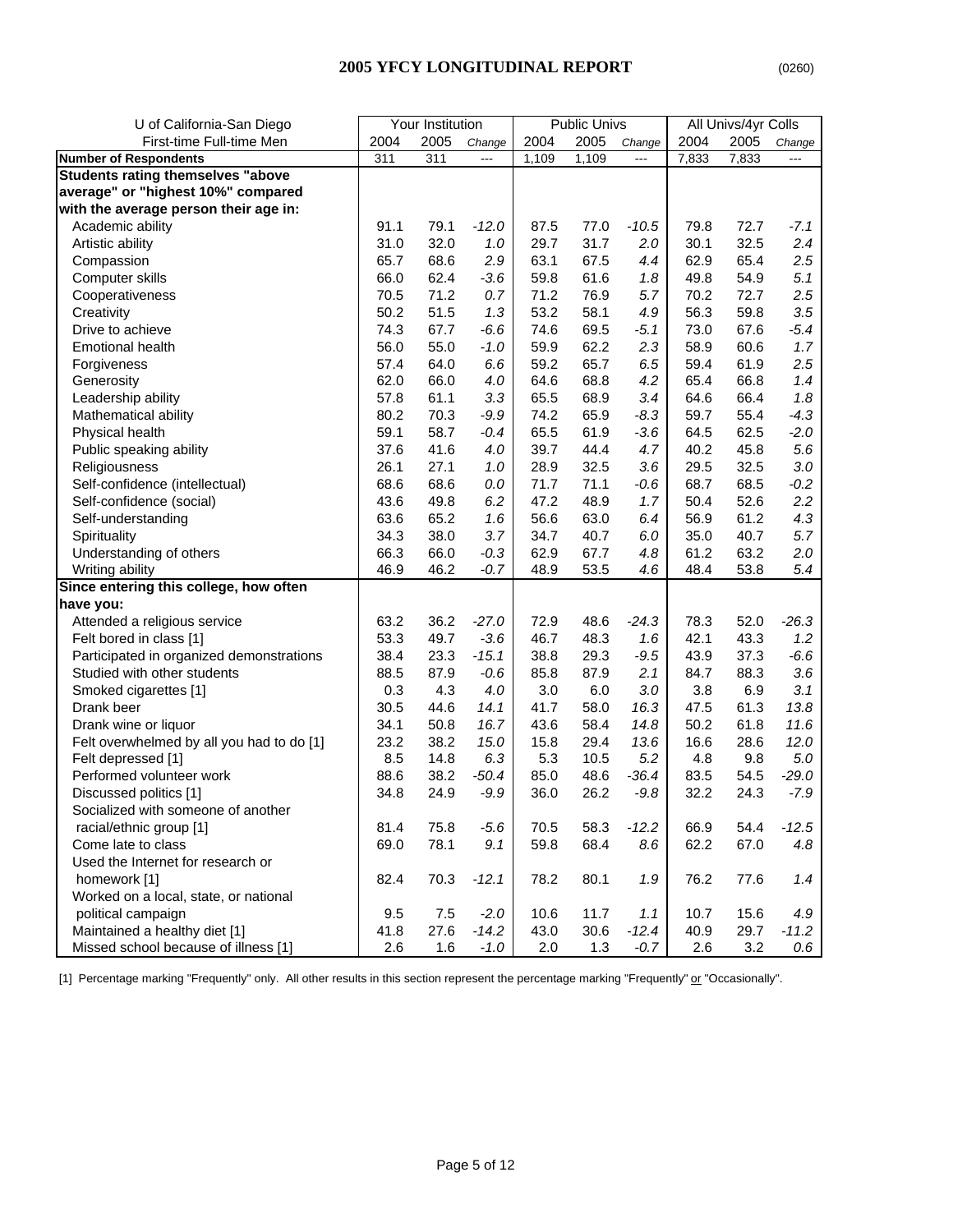## **2005 YFCY LONGITUDINAL REPORT** (0260)

| U of California-San Diego               |      | Your Institution |        |      | <b>Public Univs</b> |        |      | All Univs/4yr Colls |         |
|-----------------------------------------|------|------------------|--------|------|---------------------|--------|------|---------------------|---------|
| First-time Full-time Men                | 2004 | 2005             | Change | 2004 | 2005                | Change | 2004 | 2005                | Change  |
| Objectives considered to be "very       |      |                  |        |      |                     |        |      |                     |         |
| important" or "essential":              |      |                  |        |      |                     |        |      |                     |         |
| Becoming accomplished in one of the     |      |                  |        |      |                     |        |      |                     |         |
| performing arts (acting, dancing,       |      |                  |        |      |                     |        |      |                     |         |
| etc.)                                   | 11.8 | 17.4             | 5.6    | 10.8 | 16.1                | 5.3    | 14.5 | 20.3                | 5.8     |
| Becoming an authority in my field       | 61.4 | 64.8             | 3.4    | 60.2 | 63.9                | 3.7    | 61.4 | 67.1                | 5.7     |
| Obtaining recognition from my           |      |                  |        |      |                     |        |      |                     |         |
| colleagues for contributions to my      |      |                  |        |      |                     |        |      |                     |         |
| special field                           | 52.8 | 59.0             | 6.2    | 52.1 | 56.9                | 4.8    | 52.5 | 59.6                | 7.1     |
| Influencing the political structure     | 22.2 | 27.8             | 5.6    | 20.4 | 24.5                | 4.1    | 22.1 | 25.6                | 3.5     |
| Influencing social values               | 33.6 | 47.8             | 14.2   | 29.0 | 44.9                | 15.9   | 35.0 | 45.0                | 10.0    |
| Raising a family                        | 73.0 | 74.4             | 1.4    | 71.9 | 76.0                | 4.1    | 74.4 | 76.9                | 2.5     |
| Having administrative responsibility    |      |                  |        |      |                     |        |      |                     |         |
| for the work of others                  | 31.8 | 45.0             | 13.2   | 36.6 | 45.7                | 9.1    | 39.9 | 45.9                | 6.0     |
| Being very well off financially         | 78.9 | 74.0             | $-4.9$ | 76.8 | 71.5                | $-5.3$ | 73.8 | 70.3                | $-3.5$  |
| Helping others who are in difficulty    | 57.3 | 67.7             | 10.4   | 52.5 | 67.9                | 15.4   | 56.3 | 67.5                | 11.2    |
| Making a theoretical contribution to    |      |                  |        |      |                     |        |      |                     |         |
|                                         |      |                  |        |      |                     |        |      |                     |         |
| science                                 | 36.8 | 31.2             | $-5.6$ | 26.6 | 26.1                | $-0.5$ | 20.4 | 23.0                | 2.6     |
| Writing original works (poems, novels,  |      |                  |        |      |                     |        |      |                     |         |
| short stories, etc.)                    | 14.5 | 19.4             | 4.9    | 10.9 | 17.0                | 6.1    | 16.0 | 22.6                | 6.6     |
| Creating artistic work (painting,       |      |                  |        |      |                     |        |      |                     |         |
| sculpture, decorating, etc.)            | 13.9 | 20.8             | 6.9    | 11.4 | 17.9                | 6.5    | 13.7 | 20.3                | 6.6     |
| Becoming successful in a business of my |      |                  |        |      |                     |        |      |                     |         |
| own                                     | 42.2 | 48.8             | 6.6    | 42.5 | 48.8                | 6.3    | 45.5 | 49.9                | 4.4     |
| Becoming involved in programs to clean  |      |                  |        |      |                     |        |      |                     |         |
| up the environment                      | 20.8 | 27.3             | 6.5    | 18.5 | 25.9                | 7.4    | 18.1 | 26.8                | 8.7     |
| Developing a meaningful philosophy of   |      |                  |        |      |                     |        |      |                     |         |
| life                                    | 52.8 | 62.5             | 9.7    | 42.5 | 57.4                | 14.9   | 45.0 | 56.8                | 11.8    |
| Participating in a community action     |      |                  |        |      |                     |        |      |                     |         |
| program                                 | 20.1 | 27.1             | 7.0    | 15.9 | 25.8                | 9.9    | 19.0 | 27.4                | 8.4     |
| Helping to promote racial understanding | 30.4 | 36.7             | 6.3    | 23.5 | 33.9                | 10.4   | 28.2 | 39.4                | 11.2    |
| Keeping up to date with political       |      |                  |        |      |                     |        |      |                     |         |
| affairs                                 | 42.2 | 48.1             | 5.9    | 40.2 | 46.4                | 6.2    | 40.6 | 45.8                | 5.2     |
| Becoming a community leader             | 27.1 | 33.7             | 6.6    | 29.3 | 33.8                | 4.5    | 33.0 | 38.2                | 5.2     |
| Integrating spirituality into my life   | 34.5 | 41.1             | 6.6    | 33.6 | 43.8                | 10.2   | 36.8 | 45.2                | 8.4     |
| Working to find a cure for a health     |      |                  |        |      |                     |        |      |                     |         |
| problem                                 | 31.2 | 35.1             | 3.9    | 24.2 | 26.5                | 2.3    | 22.5 | 25.9                | 3.4     |
| Improving my understanding of other     |      |                  |        |      |                     |        |      |                     |         |
| countries and cultures                  | 49.3 | 55.2             | 5.9    | 38.2 | 48.7                | 10.5   | 41.0 | 48.7                | 7.7     |
| How would you characterize your         |      |                  |        |      |                     |        |      |                     |         |
| political views?                        |      |                  |        |      |                     |        |      |                     |         |
| Far left                                | 4.0  | 7.1              | 3.1    | 2.9  | 5.0                 | 2.1    | 4.1  | 5.8                 | 1.7     |
| Liberal                                 | 38.7 | 38.4             | $-0.3$ | 27.5 | 27.8                | 0.3    | 27.3 | 28.6                | 1.3     |
|                                         |      |                  |        |      |                     |        |      |                     |         |
| Middle-of-the-road<br>Conservative      | 38.4 | 34.3             | $-4.1$ | 41.9 | 36.2                | $-5.7$ | 42.9 | 38.9                | $-4.0$  |
|                                         | 17.5 | 17.2             | $-0.3$ | 26.1 | 28.2                | 2.1    | 23.4 | 23.9                | 0.5     |
| Far right                               | 1.3  | 3.0              | 1.7    | 1.7  | 2.8                 | 1.1    | 2.3  | 2.8                 | 0.5     |
| SINCE ENTERING THIS COLLEGE, HOW        |      |                  |        |      |                     |        |      |                     |         |
| MUCH TIME HAVE YOU SPENT DURING A       |      |                  |        |      |                     |        |      |                     |         |
| <b>TYPICAL WEEK:</b>                    |      |                  |        |      |                     |        |      |                     |         |
| <b>Studying/homework</b>                |      |                  |        |      |                     |        |      |                     |         |
| None                                    | 1.0  | 0.0              | $-1.0$ | 1.7  | 0.1                 | $-1.6$ | 2.4  | 0.6                 | $-1.8$  |
| Less than 1 hour                        | 7.0  | 2.7              | $-4.3$ | 10.2 | 2.0                 | $-8.2$ | 12.5 | 1.9                 | $-10.6$ |
| 1 to 2 hours                            | 15.4 | 9.4              | $-6.0$ | 19.8 | 10.4                | $-9.4$ | 21.2 | 11.0                | $-10.2$ |
| 3 to 5 hours                            | 20.5 | 31.5             | 11.0   | 28.3 | 28.1                | $-0.2$ | 27.1 | 28.7                | 1.6     |
| 6 to 10 hours                           | 21.5 | 26.5             | 5.0    | 20.2 | 30.7                | 10.5   | 19.4 | 28.9                | 9.5     |
| 11 to 15 hours                          | 16.8 | 15.8             | $-1.0$ | 10.0 | 14.0                | 4.0    | 9.3  | 14.2                | 4.9     |
| 16 to 20 hours                          | 9.4  | 6.4              | $-3.0$ | 5.2  | 8.4                 | 3.2    | 4.6  | 7.6                 | $3.0\,$ |
| Over 20 hours                           | 8.4  | 7.7              | $-0.7$ | 4.6  | 6.4                 | 1.8    | 3.4  | 7.1                 | 3.7     |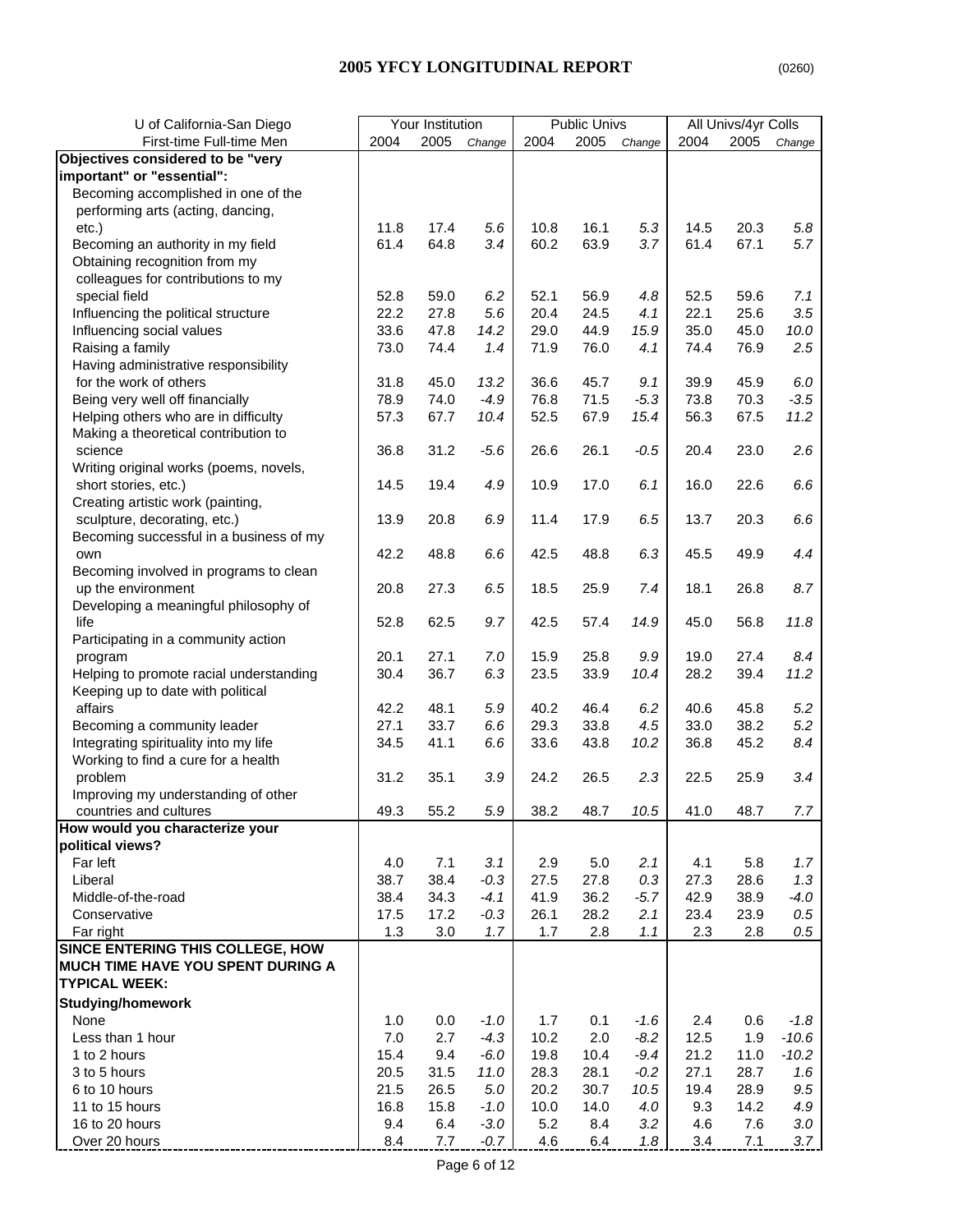|--|

| U of California-San Diego         |      | Your Institution |         |      | <b>Public Univs</b> |         |      | All Univs/4yr Colls |         |
|-----------------------------------|------|------------------|---------|------|---------------------|---------|------|---------------------|---------|
| First-time Full-time Men          | 2004 | 2005             | Change  | 2004 | 2005                | Change  | 2004 | 2005                | Change  |
| SINCE ENTERING THIS COLLEGE, HOW  |      |                  |         |      |                     |         |      |                     |         |
| MUCH TIME HAVE YOU SPENT DURING A |      |                  |         |      |                     |         |      |                     |         |
| <b>TYPICAL WEEK:</b>              |      |                  |         |      |                     |         |      |                     |         |
| <b>Socializing with friends</b>   |      |                  |         |      |                     |         |      |                     |         |
| None                              | 0.3  | 1.7              | 1.4     | 0.2  | 0.9                 | 0.7     | 0.4  | 0.9                 | $0.5\,$ |
| Less than 1 hour                  | 1.7  | 2.7              | 1.0     | 1.7  | 2.0                 | 0.3     | 1.2  | 1.2                 | $0.0\,$ |
| 1 to 2 hours                      | 5.4  | 5.7              | 0.3     | 6.3  | 4.4                 | $-1.9$  | 5.3  | 4.2                 | $-1.1$  |
| 3 to 5 hours                      | 22.2 | 19.5             | $-2.7$  | 20.2 | 17.7                | $-2.5$  | 17.3 | 14.8                | $-2.5$  |
| 6 to 10 hours                     | 26.6 | 26.9             | 0.3     | 27.0 | 25.7                | $-1.3$  | 25.4 | 24.2                | $-1.2$  |
| 11 to 15 hours                    | 21.5 | 16.2             | $-5.3$  | 21.4 | 17.6                | $-3.8$  | 20.1 | 18.8                | $-1.3$  |
| 16 to 20 hours                    | 9.1  | 11.4             | 2.3     | 9.9  | 13.3                | 3.4     | 12.1 | 14.0                | 1.9     |
| Over 20 hours                     | 13.1 | 15.8             | 2.7     | 13.3 | 18.4                | 5.1     | 18.2 | 22.0                | 3.8     |
| <b>Exercising or sports</b>       |      |                  |         |      |                     |         |      |                     |         |
| None                              | 5.0  | 8.1              | 3.1     | 3.4  | 5.0                 | 1.6     | 3.0  | 5.6                 | 2.6     |
| Less than 1 hour                  | 9.7  | 12.1             | 2.4     | 9.2  | 10.0                | 0.8     | 7.2  | 8.9                 | 1.7     |
| 1 to 2 hours                      | 18.1 | 21.8             | 3.7     | 15.5 | 20.4                | 4.9     | 12.5 | 17.5                | $5.0\,$ |
| 3 to 5 hours                      | 22.5 | 30.2             | 7.7     | 20.7 | 31.4                | 10.7    | 18.3 | 26.8                | 8.5     |
| 6 to 10 hours                     | 17.4 | 15.4             | $-2.0$  | 19.9 | 20.6                | 0.7     | 18.3 | 21.2                | 2.9     |
| 11 to 15 hours                    | 13.8 | 5.7              | $-8.1$  | 15.0 | 7.7                 | $-7.3$  | 16.1 | 9.7                 | $-6.4$  |
| 16 to 20 hours                    | 6.4  | 3.4              | $-3.0$  | 7.7  | 2.1                 | $-5.6$  | 10.4 | 4.9                 | $-5.5$  |
| Over 20 hours                     | 7.0  | 3.4              | $-3.6$  | 8.6  | 2.7                 | $-5.9$  | 14.2 | 5.3                 | $-8.9$  |
| <b>Partying</b>                   |      |                  |         |      |                     |         |      |                     |         |
| None                              | 34.8 | 32.8             | $-2.0$  | 27.3 | 27.8                | 0.5     | 22.7 | 21.2                | $-1.5$  |
| Less than 1 hour                  | 21.7 | 16.4             | $-5.3$  | 19.0 | 13.6                | $-5.4$  | 16.4 | 12.1                | $-4.3$  |
| 1 to 2 hours                      | 19.1 | 19.7             | 0.6     | 20.3 | 17.5                | $-2.8$  | 19.0 | 16.4                | $-2.6$  |
| 3 to 5 hours                      | 13.7 | 20.1             | 6.4     | 17.4 | 19.0                | 1.6     | 19.9 | 22.5                | 2.6     |
| 6 to 10 hours                     | 6.7  | 7.0              | 0.3     | 8.6  | 12.8                | 4.2     | 11.6 | 15.8                | 4.2     |
| 11 to 15 hours                    | 2.7  | 3.0              | 0.3     | 4.5  | 5.5                 | 1.0     | 5.7  | 6.2                 | 0.5     |
| 16 to 20 hours                    | 0.7  | 0.7              | 0.0     | 1.8  | 2.1                 | 0.3     | 2.4  | 2.8                 | 0.4     |
| Over 20 hours                     | 0.7  | 0.3              | $-0.4$  | 1.1  | 1.7                 | 0.6     | 2.3  | 3.0                 | 0.7     |
| <b>Student clubs and groups</b>   |      |                  |         |      |                     |         |      |                     |         |
| None                              | 25.5 | 52.7             | 27.2    | 26.1 | 48.3                | 22.2    | 29.7 | 44.8                | 15.1    |
| Less than 1 hour                  | 14.8 | 10.7             | $-4.1$  | 17.2 | 10.3                | $-6.9$  | 15.4 | 10.7                | $-4.7$  |
| 1 to 2 hours                      | 28.2 | 14.1             | $-14.1$ | 28.2 | 16.0                | $-12.2$ | 25.0 | 17.9                | $-7.1$  |
| 3 to 5 hours                      | 15.8 | 13.1             | $-2.7$  | 15.8 | 14.4                | $-1.4$  | 16.2 | 14.8                | $-1.4$  |
| 6 to 10 hours                     | 8.4  | 6.7              | $-1.7$  | 7.0  | 6.9                 | $-0.1$  | 7.3  | 7.4                 | 0.1     |
| 11 to 15 hours                    | 4.0  | 1.7              | $-2.3$  | 3.0  | 2.1                 | $-0.9$  | 3.3  | 2.1                 | $-1.2$  |
| 16 to 20 hours                    | 1.3  | 0.7              | $-0.6$  | 1.1  | 0.8                 | $-0.3$  | 1.2  | 1.0                 | $-0.2$  |
| Over 20 hours                     | 2.0  | 0.3              | $-1.7$  | 1.6  | 1.1                 | $-0.5$  | 1.8  | 1.4                 | $-0.4$  |
| <b>Watching TV</b>                |      |                  |         |      |                     |         |      |                     |         |
| None                              | 13.7 | 18.1             | 4.4     | 7.5  | 13.2                | 5.7     | 5.7  | 12.0                | 6.3     |
| Less than 1 hour                  | 11.7 | 12.0             | 0.3     | 13.5 | 13.8                | 0.3     | 11.9 | 15.4                | 3.5     |
| 1 to 2 hours                      | 16.7 | 21.1             | 4.4     | 20.0 | 20.1                | 0.1     | 20.1 | 22.6                | 2.5     |
| 3 to 5 hours                      | 24.7 | 24.4             | $-0.3$  | 27.3 | 23.5                | $-3.8$  | 28.1 | 22.8                | $-5.3$  |
| 6 to 10 hours                     | 16.1 | 15.1             | $-1.0$  | 17.5 | 17.1                | $-0.4$  | 19.0 | 14.8                | $-4.2$  |
| 11 to 15 hours                    | 8.0  | 5.0              | $-3.0$  | 7.9  | 6.7                 | $-1.2$  | 7.9  | 6.1                 | $-1.8$  |
| 16 to 20 hours                    | 4.0  | 2.7              | $-1.3$  | 2.6  | 3.1                 | 0.5     | 3.5  | 3.2                 | $-0.3$  |
| Over 20 hours                     | 5.0  | 1.7              | $-3.3$  | 3.6  | $2.4\,$             | $-1.2$  | 3.9  | 3.2                 | $-0.7$  |
| Household/childcare duties        |      |                  |         |      |                     |         |      |                     |         |
| None                              | 24.1 | 62.5             | 38.4    | 22.1 | 64.2                | 42.1    | 25.8 | 67.9                | 42.1    |
| Less than 1 hour                  | 26.1 | 15.7             | $-10.4$ | 26.4 | 15.0                | $-11.4$ | 21.6 | 11.6                | $-10.0$ |
| 1 to 2 hours                      | 26.1 | 14.7             | $-11.4$ | 30.4 | 14.0                | $-16.4$ | 29.9 | 11.3                | $-18.6$ |
| 3 to 5 hours                      | 16.7 | 4.7              | $-12.0$ | 15.7 | 5.0                 | $-10.7$ | 15.7 | 5.2                 | $-10.5$ |
| 6 to 10 hours                     | 4.3  | 1.3              | $-3.0$  | 4.0  | 1.2                 | $-2.8$  | 4.5  | 1.9                 | $-2.6$  |
| 11 to 15 hours                    | 1.7  | 0.3              | $-1.4$  | 0.8  | 0.1                 | $-0.7$  | 1.4  | 0.9                 | $-0.5$  |
| 16 to 20 hours                    | 0.7  | 0.7              | 0.0     | 0.3  | 0.2                 | $-0.1$  | 0.6  | 0.5                 | $-0.1$  |
| Over 20 hours                     | 0.3  | 0.0              | $-0.3$  | 0.3  | 0.3                 | 0.0     | 0.6  | 0.8                 | 0.2     |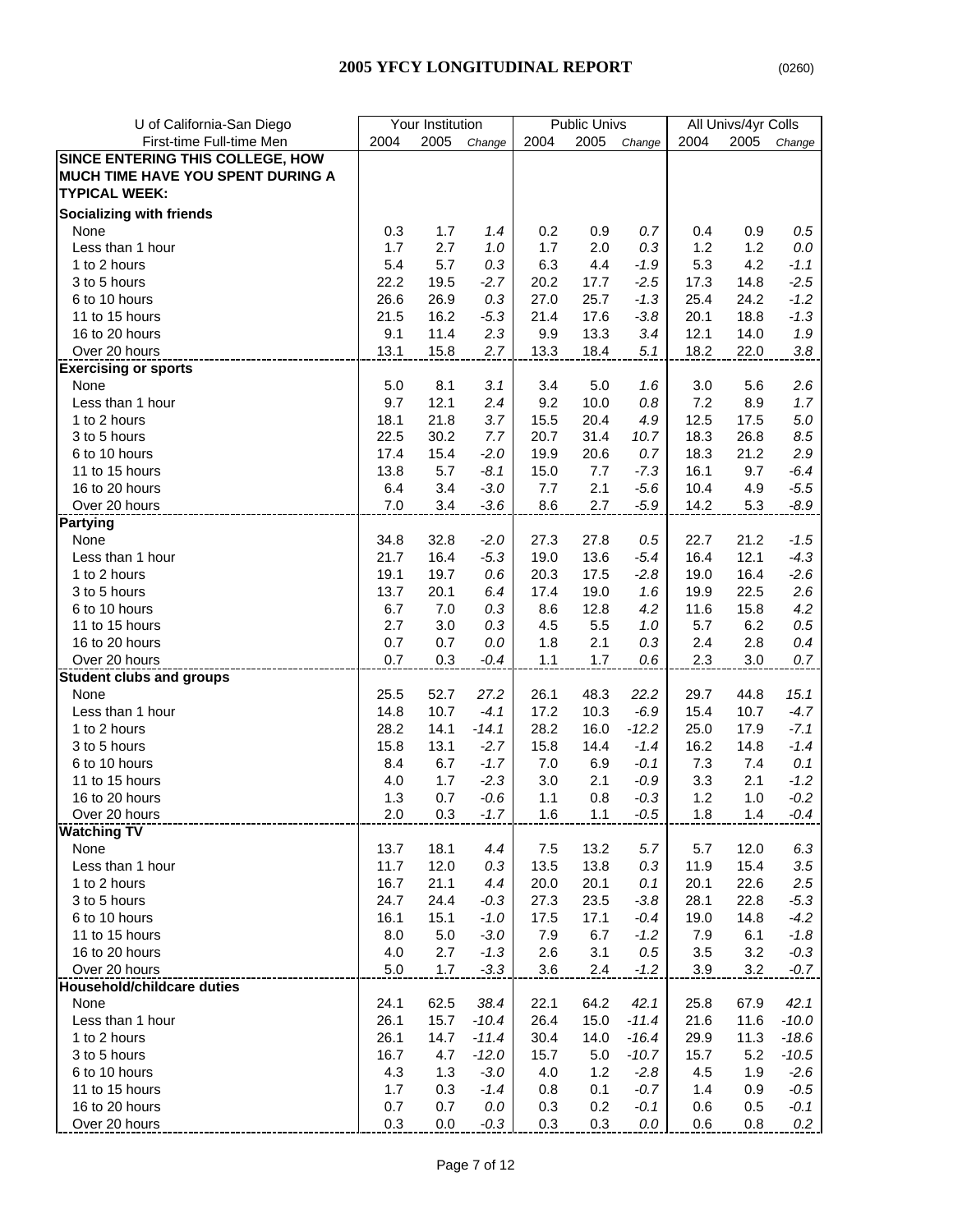| U of California-San Diego               |      | Your Institution |         |      | <b>Public Univs</b> |         |      | All Univs/4yr Colls |         |
|-----------------------------------------|------|------------------|---------|------|---------------------|---------|------|---------------------|---------|
| First-time Full-time Men                | 2004 | 2005             | Change  | 2004 | 2005                | Change  | 2004 | 2005                | Change  |
| <b>SINCE ENTERING THIS COLLEGE, HOW</b> |      |                  |         |      |                     |         |      |                     |         |
| MUCH TIME HAVE YOU SPENT DURING A       |      |                  |         |      |                     |         |      |                     |         |
| <b>TYPICAL WEEK:</b>                    |      |                  |         |      |                     |         |      |                     |         |
| <b>Reading for pleasure</b>             |      |                  |         |      |                     |         |      |                     |         |
| None                                    | 26.8 | 46.2             | 19.4    | 25.9 | 39.9                | 14.0    | 27.6 | 41.2                | 13.6    |
| Less than 1 hour                        | 25.8 | 20.4             | $-5.4$  | 28.2 | 23.4                | $-4.8$  | 25.8 | 22.3                | $-3.5$  |
| 1 to 2 hours                            | 24.7 | 20.1             | $-4.6$  | 24.0 | 20.8                | $-3.2$  | 24.1 | 19.5                | $-4.6$  |
| 3 to 5 hours                            | 13.0 | 8.4              | $-4.6$  | 13.8 | 9.9                 | $-3.9$  | 13.8 | 10.3                | $-3.5$  |
|                                         |      |                  |         |      |                     |         |      | 3.8                 |         |
| 6 to 10 hours                           | 8.7  | 3.3              | $-5.4$  | 5.1  | 3.9                 | $-1.2$  | 6.0  |                     | $-2.2$  |
| 11 to 15 hours                          | 0.7  | 0.3              | $-0.4$  | 1.6  | 1.1                 | $-0.5$  | 1.7  | 1.4                 | $-0.3$  |
| 16 to 20 hours                          | 0.0  | 1.0              | 1.0     | 0.8  | 0.5                 | $-0.3$  | 0.6  | 0.6                 | $0.0\,$ |
| Over 20 hours                           | 0.3  | 0.3              | $0.0$   | 0.6  | 0.5                 | $-0.1$  | 0.6  | 0.8                 | 0.2     |
| Playing video/computer games            |      |                  |         |      |                     |         |      |                     |         |
| None                                    | 19.1 | 27.2             | 8.1     | 15.1 | 22.0                | 6.9     | 16.6 | 24.0                | 7.4     |
| Less than 1 hour                        | 19.8 | 13.8             | $-6.0$  | 20.4 | 16.0                | $-4.4$  | 19.4 | 17.2                | $-2.2$  |
| 1 to 2 hours                            | 16.1 | 17.1             | 1.0     | 22.0 | 19.6                | $-2.4$  | 23.4 | 21.2                | $-2.2$  |
| 3 to 5 hours                            | 25.2 | 22.8             | $-2.4$  | 23.1 | 21.4                | $-1.7$  | 20.6 | 18.2                | $-2.4$  |
| 6 to 10 hours                           | 8.4  | 11.1             | 2.7     | 10.6 | 12.1                | 1.5     | 10.9 | 10.3                | $-0.6$  |
| 11 to 15 hours                          | 5.4  | 3.0              | $-2.4$  | 3.7  | 4.1                 | 0.4     | 4.3  | 4.0                 | $-0.3$  |
| 16 to 20 hours                          | 1.7  | 2.7              | 1.0     | 1.7  | 2.2                 | 0.5     | 2.0  | 2.2                 | 0.2     |
| Over 20 hours                           | 4.4  | 2.3              | $-2.1$  | 3.5  | 2.6                 | $-0.9$  | 2.9  | 2.7                 | $-0.2$  |
| <b>Prayer/meditation</b>                |      |                  |         |      |                     |         |      |                     |         |
| None                                    | 49.7 | 56.4             | 6.7     | 43.2 | 50.5                | 7.3     | 39.3 | 47.3                | $8.0\,$ |
| Less than 1 hour                        | 27.9 | 20.1             | $-7.8$  | 30.6 | 23.6                | $-7.0$  | 33.0 | 26.1                | $-6.9$  |
| 1 to 2 hours                            | 14.4 | 15.8             | 1.4     | 18.3 | 16.6                | $-1.7$  | 18.0 | 15.7                | $-2.3$  |
| 3 to 5 hours                            | 6.4  | 3.7              | $-2.7$  | 5.6  | 5.9                 | 0.3     | 6.1  | 5.8                 | $-0.3$  |
| 6 to 10 hours                           | 1.0  | 2.3              | 1.3     | 1.9  | 1.9                 | 0.0     | 2.0  | 2.8                 | $0.8\,$ |
| 11 to 15 hours                          | 0.3  | 1.0              | 0.7     | 0.3  | 0.9                 | 0.6     | 0.7  | 0.9                 | 0.2     |
| 16 to 20 hours                          | 0.3  | 0.7              | 0.4     | 0.0  | 0.3                 | 0.3     | 0.3  | 0.5                 | 0.2     |
| Over 20 hours                           | 0.0  | 0.0              | $0.0$   | 0.2  | 0.4                 | 0.2     | 0.5  | 0.9                 | 0.4     |
| What is your grade average?             |      |                  |         |      |                     |         |      |                     |         |
| A $(3.75-4.0)$                          | 42.2 | 9.1              | $-33.1$ | 36.8 | 14.8                | $-22.0$ | 28.0 | 15.1                | $-12.9$ |
| A-, B+ (3.25-3.74)                      | 50.6 | 31.8             | $-18.8$ | 46.4 | 29.2                | $-17.2$ | 46.0 | 31.5                | $-14.5$ |
| B (2.75-3.24)                           | 6.5  | 37.0             | 30.5    | 11.6 | 29.8                | 18.2    | 16.4 | 29.0                | 12.6    |
| $B-, C+ (2.25-2.74)$                    | 0.3  | 13.0             | 12.7    | 4.6  | 15.6                | 11.0    | 8.2  | 14.4                | 6.2     |
| $C(1.75-2.24)$                          | 0.0  | 7.1              | 7.1     | 0.6  | 7.6                 | 7.0     | 1.4  | 6.9                 | 5.5     |
| C- or less (below 1.75)                 | 0.3  | 1.9              | 1.6     | 0.0  | 3.0                 | 3.0     | 0.1  | 3.1                 | 3.0     |
| Do you have any concern about your      |      |                  |         |      |                     |         |      |                     |         |
| ability to finance your college         |      |                  |         |      |                     |         |      |                     |         |
| education?                              |      |                  |         |      |                     |         |      |                     |         |
| None (I am confident that I will have   |      |                  |         |      |                     |         |      |                     |         |
| sufficient funds)                       | 29.0 | 27.6             | $-1.4$  | 34.5 | 35.0                | $0.5\,$ | 39.5 | 36.6                | $-2.9$  |
| Some (but I probably will have enough   |      |                  |         |      |                     |         |      |                     |         |
| funds)                                  | 53.5 | 55.9             | 2.4     | 52.7 | 52.2                | $-0.5$  | 50.3 | 50.0                | $-0.3$  |
| Major (not sure I will have enough      |      |                  |         |      |                     |         |      |                     |         |
| funds to complete college)              | 17.5 | 16.5             | $-1.0$  | 12.8 | 12.7                | $-0.1$  | 10.2 | 13.4                | 3.2     |
| Do you give the Higher Education        |      |                  |         |      |                     |         |      |                     |         |
| Research Institute at UCLA permission   |      |                  |         |      |                     |         |      |                     |         |
| to include your ID number should your   |      |                  |         |      |                     |         |      |                     |         |
| college request the data for additional |      |                  |         |      |                     |         |      |                     |         |
| research analyses?                      |      |                  |         |      |                     |         |      |                     |         |
| Yes                                     | 52.9 | 48.5             | $-4.4$  | 59.3 | 55.1                | $-4.2$  | 58.2 | 48.4                | $-9.8$  |
| No                                      | 47.1 | 51.5             | 4.4     | 40.7 | 44.9                | 4.2     | 41.8 | 51.6                | 9.8     |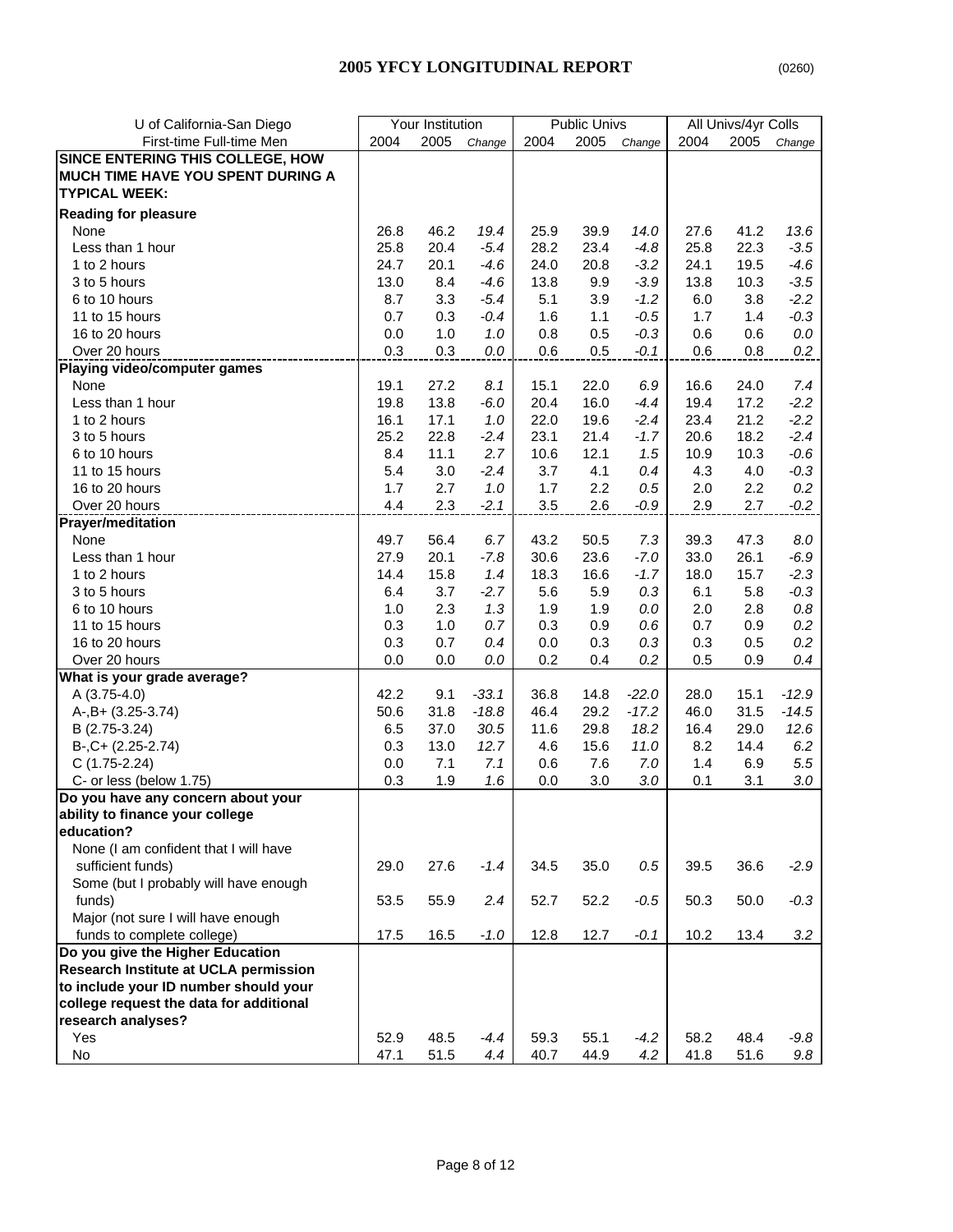| U of California-San Diego                 |      | Your Institution |                          |       | <b>Public Univs</b> |                |        | All Univs/4yr Colls |         |
|-------------------------------------------|------|------------------|--------------------------|-------|---------------------|----------------|--------|---------------------|---------|
| First-time Full-time Women                | 2004 | 2005             | Change                   | 2004  | 2005                | Change         | 2004   | 2005                | Change  |
| <b>Number of Respondents</b>              | 661  | 661              | $\overline{\phantom{a}}$ | 2,301 | 2,301               | $\overline{a}$ | 14,626 | 14,626              | $---$   |
| <b>Students rating themselves "above</b>  |      |                  |                          |       |                     |                |        |                     |         |
| average" or "highest 10%" compared        |      |                  |                          |       |                     |                |        |                     |         |
| with the average person their age in:     |      |                  |                          |       |                     |                |        |                     |         |
| Academic ability                          | 87.4 | 66.3             | $-21.1$                  | 79.5  | 67.7                | $-11.8$        | 74.9   | 66.4                | $-8.5$  |
| Artistic ability                          | 32.2 | 33.5             | 1.3                      | 30.9  | 33.1                | 2.2            | 30.9   | 31.9                | 1.0     |
| Compassion                                | 71.8 | 75.0             | 3.2                      | 73.3  | 77.1                | 3.8            | 74.2   | 75.8                | 1.6     |
| Computer skills                           | 23.9 | 25.4             | 1.5                      | 28.2  | 34.2                | $6.0\,$        | 25.9   | 33.5                | 7.6     |
| Cooperativeness                           | 70.0 | 73.5             | 3.5                      | 68.4  | 76.3                | 7.9            | 70.5   | 73.7                | 3.2     |
| Creativity                                | 50.6 | 54.1             | 3.5                      | 54.8  | 58.3                | 3.5            | 54.8   | 57.1                | 2.3     |
| Drive to achieve                          | 80.2 | 73.9             | $-6.3$                   | 78.7  | 74.0                | $-4.7$         | 77.8   | 73.5                | $-4.3$  |
| <b>Emotional health</b>                   | 48.6 | 50.8             | 2.2                      | 47.7  | 51.1                | 3.4            | 47.6   | 50.4                | 2.8     |
| Forgiveness                               | 49.5 | 58.4             | 8.9                      | 53.6  | 60.1                | 6.5            | 55.1   | 58.8                | 3.7     |
| Generosity                                | 62.9 | 70.4             | 7.5                      | 66.2  | 72.4                | 6.2            | 68.3   | 69.1                | $0.8\,$ |
| Leadership ability                        | 52.1 | 54.2             | 2.1                      | 59.2  | 59.6                | 0.4            | 58.3   | 58.3                | $0.0\,$ |
| Mathematical ability                      | 54.2 | 42.4             | $-11.8$                  | 48.8  | 43.1                | $-5.7$         | 42.1   | 39.6                | $-2.5$  |
| Physical health                           | 41.3 | 45.0             | 3.7                      | 43.8  | 46.3                | 2.5            | 44.4   | 44.6                | 0.2     |
| Public speaking ability                   | 29.1 | 33.5             | 4.4                      | 33.9  | 37.0                | 3.1            | 33.9   | 36.4                | 2.5     |
| Religiousness                             | 24.5 | 26.7             | 2.2                      | 30.2  | 32.1                | 1.9            | 33.2   | 34.0                | $0.8\,$ |
| Self-confidence (intellectual)            | 56.4 | 48.3             | $-8.1$                   | 58.6  | 53.9                | $-4.7$         | 54.1   | 53.2                | $-0.9$  |
| Self-confidence (social)                  | 40.8 | 41.4             | 0.6                      | 45.8  | 45.7                | $-0.1$         | 45.0   | 46.0                | 1.0     |
| Self-understanding                        | 50.8 | 55.7             | 4.9                      | 49.6  | 56.7                | 7.1            | 49.8   | 54.4                | 4.6     |
| Spirituality                              | 31.1 | 38.4             | 7.3                      | 35.9  | 40.6                | 4.7            | 38.6   | 41.3                | 2.7     |
| Understanding of others                   | 70.3 | 72.4             | 2.1                      | 68.6  | 72.5                | 3.9            | 67.3   | 68.3                | 1.0     |
| Writing ability                           | 49.8 | 49.3             | $-0.5$                   | 51.4  | 55.8                | 4.4            | 52.1   | 54.3                | 2.2     |
| Since entering this college, how often    |      |                  |                          |       |                     |                |        |                     |         |
| have you:                                 |      |                  |                          |       |                     |                |        |                     |         |
| Attended a religious service              | 65.2 | 42.7             | $-22.5$                  | 78.0  | 53.1                | $-24.9$        | 82.6   | 59.0                | $-23.6$ |
| Felt bored in class [1]                   | 45.3 | 48.0             | 2.7                      | 45.2  | 45.8                | 0.6            | 39.3   | 41.4                | 2.1     |
| Participated in organized demonstrations  | 38.8 | 30.6             | $-8.2$                   | 41.9  | 35.0                | $-6.9$         | 45.6   | 39.7                | $-5.9$  |
| Studied with other students               | 93.7 | 94.2             | 0.5                      | 91.5  | 90.3                | $-1.2$         | 90.8   | 90.6                | $-0.2$  |
| Smoked cigarettes [1]                     | 1.4  | 2.5              | 1.1                      | 3.3   | 4.9                 | 1.6            | 4.2    | 6.4                 | 2.2     |
| Drank beer                                | 25.0 | 34.9             | 9.9                      | 35.7  | 48.3                | 12.6           | 38.4   | 50.9                | 12.5    |
| Drank wine or liquor                      | 37.9 | 51.7             | 13.8                     | 47.7  | 60.7                | 13.0           | 50.5   | 62.1                | 11.6    |
| Felt overwhelmed by all you had to do [1] | 36.4 | 45.6             | 9.2                      | 36.8  | 44.5                | 7.7            | 36.6   | 45.9                | 9.3     |
| Felt depressed [1]                        | 8.1  | 14.7             | 6.6                      | 9.2   | 13.4                | 4.2            | 8.5    | 13.8                | 5.3     |
| Performed volunteer work                  | 93.0 | 52.1             | $-40.9$                  | 89.9  | 58.3                | $-31.6$        | 89.3   | 65.3                | $-24.0$ |
| Discussed politics [1]                    | 29.0 | 20.2             | $-8.8$                   | 27.1  | 21.4                | $-5.7$         | 26.2   | 19.0                | $-7.2$  |
| Socialized with someone of another        |      |                  |                          |       |                     |                |        |                     |         |
| racial/ethnic group [1]                   | 84.0 | 83.2             | $-0.8$                   | 76.1  | 65.3                | $-10.8$        | 71.5   | 58.7                | $-12.8$ |
| Come late to class                        | 65.4 | 77.2             | 11.8                     | 60.5  | 63.3                | 2.8            | 59.2   | 59.0                | $-0.2$  |
| Used the Internet for research or         |      |                  |                          |       |                     |                |        |                     |         |
| homework [1]                              | 86.4 | 76.9             | $-9.5$                   | 83.8  | 84.4                | 0.6            | 83.4   | 85.0                | 1.6     |
| Worked on a local, state, or national     |      |                  |                          |       |                     |                |        |                     |         |
| political campaign                        | 9.2  | 6.1              | $-3.1$                   | 9.0   | 8.7                 | $-0.3$         | 9.0    | 11.5                | 2.5     |
| Maintained a healthy diet [1]             | 34.7 | 24.7             | $-10.0$                  | 36.4  | 25.4                | $-11.0$        | 37.7   | 26.4                | $-11.3$ |
| Missed school because of illness [1]      | 4.1  | 3.1              | $-1.0$                   | 4.8   | 3.4                 | $-1.4$         | 5.6    | 4.3                 | $-1.3$  |

[1] Percentage marking "Frequently" only. All other results in this section represent the percentage marking "Frequently" or "Occasionally".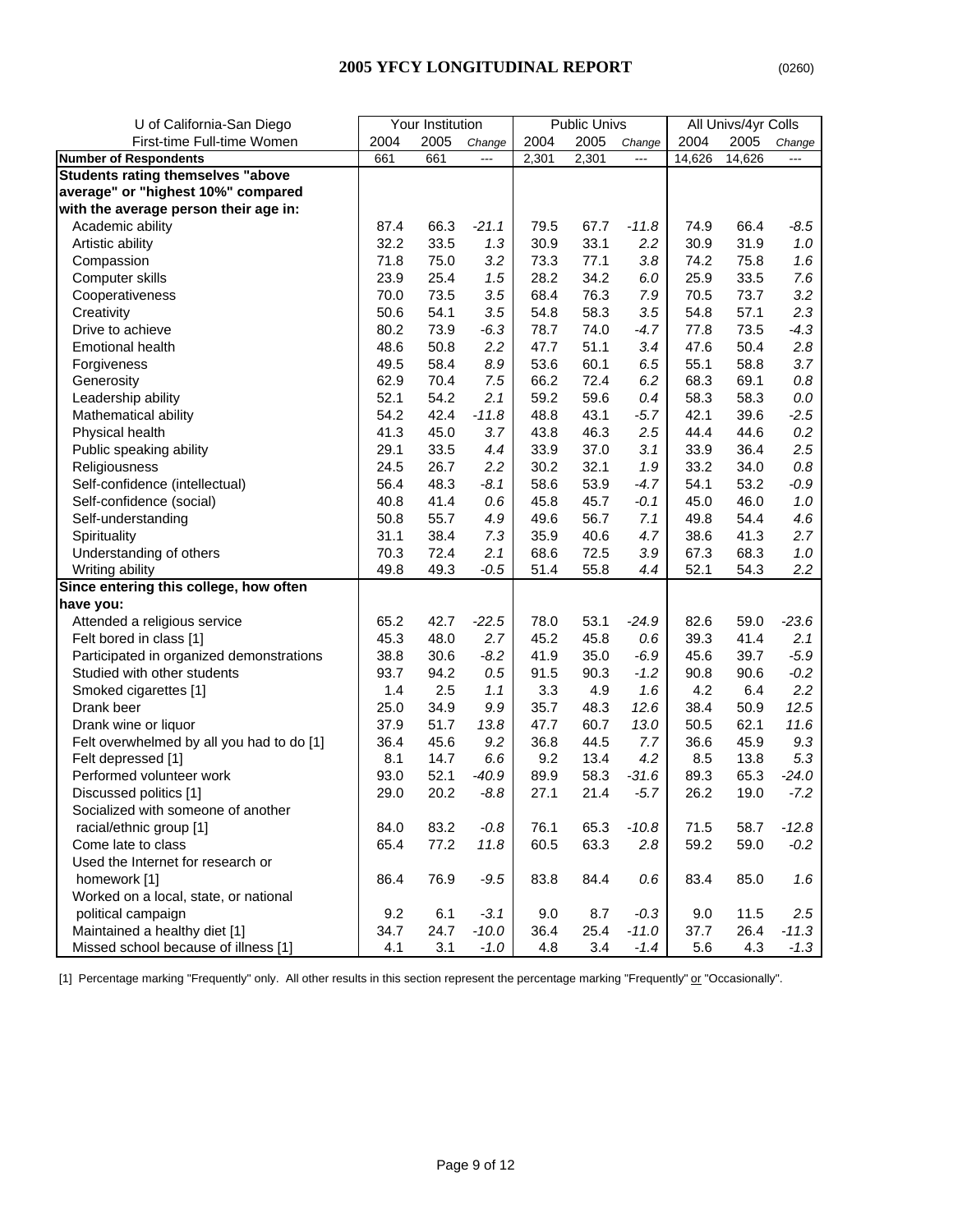## **2005 YFCY LONGITUDINAL REPORT** (0260)

| U of California-San Diego               | Your Institution |      |         | Public Univs |      |         | All Univs/4yr Colls |      |         |
|-----------------------------------------|------------------|------|---------|--------------|------|---------|---------------------|------|---------|
| First-time Full-time Women              | 2004             | 2005 | Change  | 2004         | 2005 | Change  | 2004                | 2005 | Change  |
| Objectives considered to be "very       |                  |      |         |              |      |         |                     |      |         |
| important" or "essential":              |                  |      |         |              |      |         |                     |      |         |
| Becoming accomplished in one of the     |                  |      |         |              |      |         |                     |      |         |
| performing arts (acting, dancing,       |                  |      |         |              |      |         |                     |      |         |
| etc.)                                   | 12.0             | 18.2 | 6.2     | 13.1         | 18.7 | 5.6     | 16.5                | 22.1 | 5.6     |
| Becoming an authority in my field       | 56.3             | 61.6 | 5.3     | 58.1         | 63.4 | 5.3     | 57.5                | 64.5 | 7.0     |
| Obtaining recognition from my           |                  |      |         |              |      |         |                     |      |         |
| colleagues for contributions to my      |                  |      |         |              |      |         |                     |      |         |
| special field                           | 49.5             | 55.9 | 6.4     | 50.6         | 57.6 | 7.0     | 51.4                | 58.0 | 6.6     |
| Influencing the political structure     | 17.1             | 21.1 | 4.0     | 15.0         | 18.2 | 3.2     | 18.0                | 19.4 | 1.4     |
| Influencing social values               | 37.6             | 51.5 | 13.9    | 39.1         | 52.4 | 13.3    | 42.9                | 51.8 | $8.9\,$ |
| Raising a family                        | 70.1             | 71.8 | 1.7     | 74.6         | 78.2 | 3.6     | 75.8                | 78.5 | 2.7     |
| Having administrative responsibility    |                  |      |         |              |      |         |                     |      |         |
| for the work of others                  | 30.1             | 41.2 | 11.1    | 34.4         | 41.9 | 7.5     | 34.1                | 40.1 | 6.0     |
| Being very well off financially         | 74.3             | 70.0 | $-4.3$  | 71.2         | 69.1 | $-2.1$  | 68.0                | 66.5 | $-1.5$  |
| Helping others who are in difficulty    | 69.0             | 80.1 | 11.1    | 68.5         | 80.7 | 12.2    | 70.0                | 79.0 | $9.0\,$ |
| Making a theoretical contribution to    |                  |      |         |              |      |         |                     |      |         |
| science                                 | 24.4             | 25.2 | 0.8     | 19.1         | 19.7 | 0.6     | 15.4                | 17.6 | 2.2     |
| Writing original works (poems, novels,  |                  |      |         |              |      |         |                     |      |         |
| short stories, etc.)                    | 12.5             | 19.1 | 6.6     | 12.1         | 17.3 | 5.2     | 15.1                | 20.5 | 5.4     |
| Creating artistic work (painting,       |                  |      |         |              |      |         |                     |      |         |
| sculpture, decorating, etc.)            | 13.3             | 21.4 | 8.1     | 15.0         | 20.7 | 5.7     | 16.1                | 23.1 | $7.0\,$ |
| Becoming successful in a business of my |                  |      |         |              |      |         |                     |      |         |
| own                                     | 32.6             | 44.2 | 11.6    | 32.4         | 40.0 | 7.6     | 34.8                | 38.6 | 3.8     |
| Becoming involved in programs to clean  |                  |      |         |              |      |         |                     |      |         |
| up the environment                      | 24.3             | 36.0 | 11.7    | 20.3         | 30.9 | 10.6    | 18.8                | 26.3 | 7.5     |
| Developing a meaningful philosophy of   |                  |      |         |              |      |         |                     |      |         |
| life                                    | 53.8             | 61.6 | 7.8     | 45.6         | 54.4 | 8.8     | 45.7                | 50.4 | 4.7     |
| Participating in a community action     |                  |      |         |              |      |         |                     |      |         |
| program                                 | 32.8             | 41.4 | 8.6     | 26.1         | 36.5 | 10.4    | 27.6                | 35.1 | 7.5     |
| Helping to promote racial understanding | 37.6             | 51.5 | 13.9    | 30.9         | 45.5 | 14.6    | 33.4                | 45.4 | 12.0    |
| Keeping up to date with political       |                  |      |         |              |      |         |                     |      |         |
| affairs                                 | 38.5             | 42.9 | 4.4     | 35.6         | 40.4 | 4.8     | 35.5                | 39.5 | 4.0     |
| Becoming a community leader             | 29.7             | 39.5 | $9.8\,$ | 29.9         | 35.0 | 5.1     | 32.0                | 35.7 | 3.7     |
| Integrating spirituality into my life   | 36.2             | 45.2 | $9.0\,$ | 39.7         | 49.8 | 10.1    | 44.3                | 52.2 | 7.9     |
| Working to find a cure for a health     |                  |      |         |              |      |         |                     |      |         |
| problem                                 | 34.9             | 39.5 | 4.6     | 30.1         | 34.0 | 3.9     | 25.7                | 28.7 | $3.0\,$ |
| Improving my understanding of other     |                  |      |         |              |      |         |                     |      |         |
| countries and cultures                  | 61.9             | 67.9 | 6.0     | 53.0         | 58.8 | 5.8     | 52.2                | 57.4 | 5.2     |
| How would you characterize your         |                  |      |         |              |      |         |                     |      |         |
| political views?                        |                  |      |         |              |      |         |                     |      |         |
| Far left                                | 2.3              | 3.9  | 1.6     | 3.0          | 4.0  | 1.0     | 3.2                 | 4.6  | 1.4     |
| Liberal                                 | 41.0             | 43.2 | 2.2     | 32.9         | 36.8 | 3.9     | 32.4                | 35.2 | 2.8     |
| Middle-of-the-road                      | 42.2             | 37.9 | $-4.3$  | 42.5         | 36.0 | $-6.5$  | 43.7                | 37.3 | $-6.4$  |
| Conservative                            | 14.1             | 14.9 | 0.8     | 20.7         | 21.9 | 1.2     | 19.5                | 21.7 | 2.2     |
| Far right                               | 0.3              | 0.2  | $-0.1$  | 0.9          | 1.2  | 0.3     | 1.1                 | 1.3  | 0.2     |
| SINCE ENTERING THIS COLLEGE, HOW        |                  |      |         |              |      |         |                     |      |         |
| MUCH TIME HAVE YOU SPENT DURING A       |                  |      |         |              |      |         |                     |      |         |
| <b>TYPICAL WEEK:</b>                    |                  |      |         |              |      |         |                     |      |         |
| <b>Studying/homework</b>                |                  |      |         |              |      |         |                     |      |         |
| None                                    | 0.3              | 0.2  | $-0.1$  | 0.6          | 0.1  | $-0.5$  | 0.5                 | 0.1  | $-0.4$  |
| Less than 1 hour                        | 1.9              | 0.3  | $-1.6$  | 6.5          | 0.8  | $-5.7$  | 6.1                 | 0.7  | $-5.4$  |
| 1 to 2 hours                            | 8.1              | 3.0  | $-5.1$  | 15.8         | 5.0  | $-10.8$ | 15.5                | 5.3  | $-10.2$ |
| 3 to 5 hours                            | 20.7             | 24.1 | 3.4     | 28.2         | 27.5 | $-0.7$  | 28.5                | 25.0 | $-3.5$  |
| 6 to 10 hours                           | 30.0             | 37.3 | 7.3     | 23.6         | 34.9 | 11.3    | 23.9                | 33.8 | 9.9     |
| 11 to 15 hours                          | 19.1             | 15.7 | $-3.4$  | 13.4         | 15.2 | 1.8     | 13.4                | 17.0 | 3.6     |
| 16 to 20 hours                          | 10.9             | 11.8 | 0.9     | 6.3          | 8.8  | 2.5     | 7.0                 | 10.0 | $3.0\,$ |
| Over 20 hours                           | 9.0              | 7.6  | $-1.4$  | 5.6          | 7.6  | 2.0     | 5.1                 | 8.1  | $3.0\,$ |
|                                         |                  |      |         |              |      |         |                     |      |         |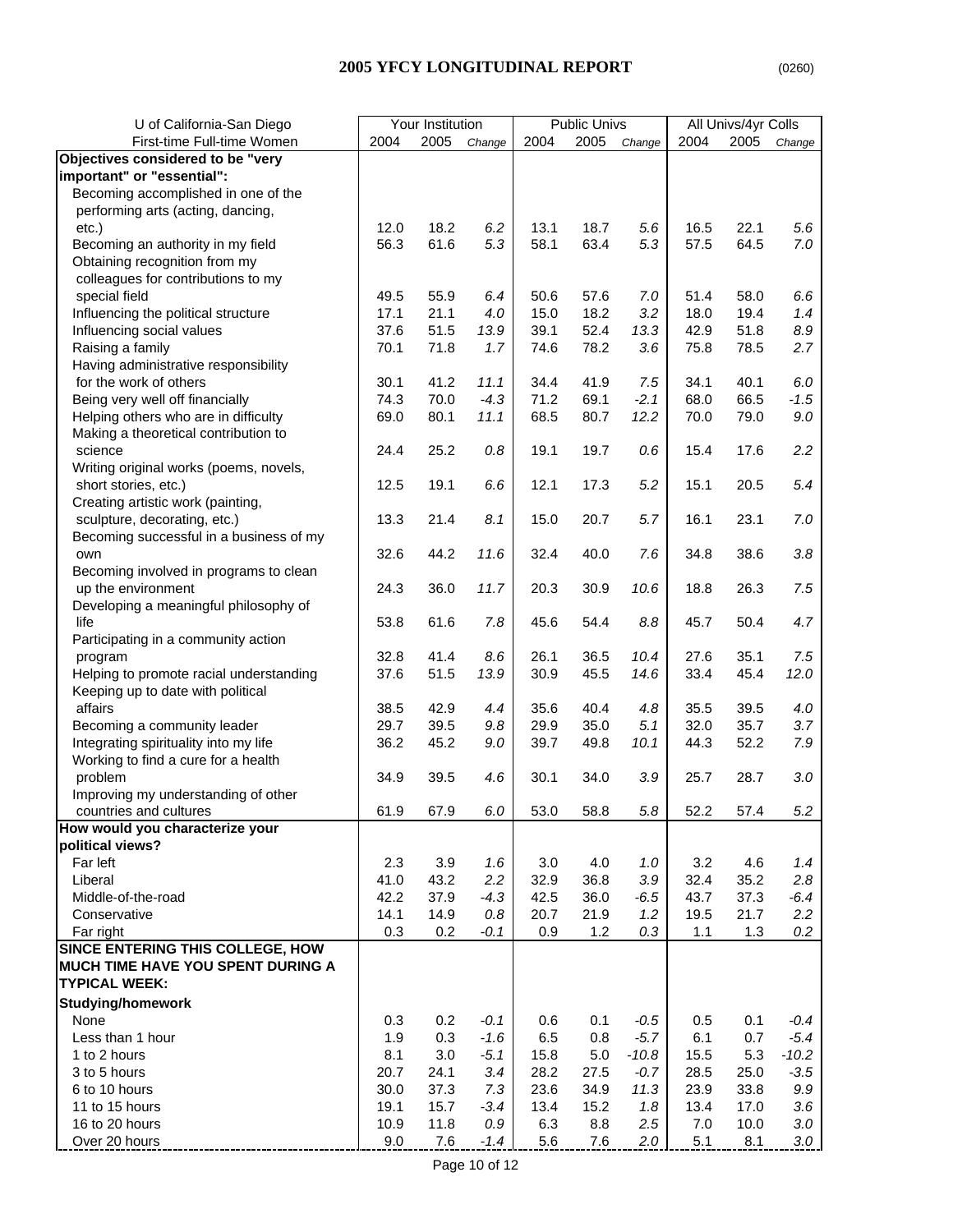|--|

| U of California-San Diego         | Your Institution |              |                    | <b>Public Univs</b> |             |                   | All Univs/4yr Colls |              |                   |
|-----------------------------------|------------------|--------------|--------------------|---------------------|-------------|-------------------|---------------------|--------------|-------------------|
| First-time Full-time Women        | 2004             | 2005         | Change             | 2004                | 2005        | Change            | 2004                | 2005         | Change            |
| SINCE ENTERING THIS COLLEGE, HOW  |                  |              |                    |                     |             |                   |                     |              |                   |
| MUCH TIME HAVE YOU SPENT DURING A |                  |              |                    |                     |             |                   |                     |              |                   |
| <b>TYPICAL WEEK:</b>              |                  |              |                    |                     |             |                   |                     |              |                   |
| <b>Socializing with friends</b>   |                  |              |                    |                     |             |                   |                     |              |                   |
| None                              | 0.0              | 0.2          | 0.2                | 0.3                 | 0.5         | 0.2               | 0.2                 | 0.3          | 0.1               |
| Less than 1 hour                  | 1.1              | 0.9          | $-0.2$             | 1.5                 | 1.1         | $-0.4$            | 1.2                 | 0.9          | $-0.3$            |
| 1 to 2 hours                      | 5.9              | 4.7          | $-1.2$             | 5.7                 | 4.5         | $-1.2$            | 5.5                 | 4.6          | $-0.9$            |
| 3 to 5 hours                      | 20.3             | 20.2         | $-0.1$             | 20.3                | 18.2        | $-2.1$            | 18.1                | 16.0         | $-2.1$            |
| 6 to 10 hours                     | 28.6             | 31.2         | 2.6                | 26.9                | 28.3        | 1.4               | 27.6                | 27.0         | $-0.6$            |
| 11 to 15 hours                    | 20.9             | 17.8         | $-3.1$             | 20.6                | 19.1        | $-1.5$            | 20.3                | 18.1         | $-2.2$            |
| 16 to 20 hours                    | 11.6             | 11.9         | 0.3                | 11.4                | 11.7        | 0.3               | 12.3                | 12.4         | 0.1               |
| Over 20 hours                     | 11.6             | 13.1         | 1.5                | 13.3                | 16.6        | 3.3               | 14.8                | 20.7         | 5.9               |
| <b>Exercising or sports</b>       |                  |              |                    |                     |             |                   |                     |              |                   |
| None                              | 6.1              | 7.5          | 1.4                | 5.3                 | 6.8         | 1.5               | 5.3                 | 8.0          | 2.7               |
| Less than 1 hour                  | 15.1             | 13.2         | $-1.9$             | 13.2                | 12.4        | $-0.8$            | 11.1                | 12.8         | 1.7               |
| 1 to 2 hours                      | 20.5             | 22.4         | 1.9                | 19.5                | 23.8        | 4.3               | 16.9                | 22.0         | 5.1               |
| 3 to 5 hours                      | 18.4             | 34.2         | 15.8               | 19.5                | 33.1        | 13.6              | 20.5                | 29.0         | 8.5               |
| 6 to 10 hours                     | 17.7             | 14.8         | $-2.9$             | 18.1                | 16.3        | $-1.8$            | 18.3                | 17.1         | $-1.2$            |
| 11 to 15 hours                    | 11.4             | 4.2          | $-7.2$             | 12.7                | 4.5         | $-8.2$            | 13.7                | 6.0          | $-7.7$            |
| 16 to 20 hours                    | 5.4              | 1.6          | $-3.8$             | 6.2                 | 1.5         | $-4.7$            | 7.3                 | 2.8          | $-4.5$            |
| Over 20 hours                     | 5.4              | 2.2          | $-3.2$             | 5.6                 | 1.5         | $-4.1$            | 6.8                 | 2.3          | $-4.5$            |
| <b>Partying</b>                   |                  |              |                    |                     |             |                   |                     |              |                   |
| None                              | 36.5             | 37.6         | 1.1                | 31.7                | 30.2        | $-1.5$            | 29.2                | 25.7         | $-3.5$            |
| Less than 1 hour                  | 22.6             | 15.4         | $-7.2$             | 18.8                | 13.9        | $-4.9$            | 16.5                | 12.6         | $-3.9$            |
| 1 to 2 hours                      | 21.7             | 19.8         | $-1.9$             | 19.1                | 14.9        | $-4.2$            | 18.3                | 16.3         | $-2.0$            |
| 3 to 5 hours                      | 11.2             | 18.6         | 7.4                | 15.1                | 21.3        | 6.2               | 19.2                | 23.5         | 4.3               |
| 6 to 10 hours                     | 5.3              | 5.6          | 0.3                | 9.3                 | 13.3        | 4.0               | 10.5                | 14.4         | $3.9\,$           |
| 11 to 15 hours                    | 1.4              | 1.7          | 0.3                | 4.1                 | 3.7         | $-0.4$            | 3.9                 | 4.1          | 0.2               |
| 16 to 20 hours                    | 0.6              | 0.6          | $0.0\,$            | 1.1                 | 1.5         | 0.4               | 1.5                 | 1.9          | 0.4               |
| Over 20 hours                     | 0.6              | 0.6          | $0.0\,$            | 0.7                 | 1.3         | 0.6               | 0.9                 | 1.6          | 0.7               |
| <b>Student clubs and groups</b>   |                  |              |                    |                     |             |                   |                     |              |                   |
| None                              | 13.4             | 41.7         | 28.3               | 16.1                | 43.8        | 27.7              | 16.9                | 40.4         | 23.5              |
| Less than 1 hour                  | 14.4             | 10.5         | $-3.9$             | 14.9                | 10.6        | $-4.3$            | 13.6                | 12.2         | $-1.4$            |
| 1 to 2 hours                      | 31.2             | 21.7         | $-9.5$             | 32.0                | 20.4        | $-11.6$           | 28.9                | 21.1         | $-7.8$            |
| 3 to 5 hours                      | 21.1             | 16.9         | $-4.2$             | 20.5                | 15.9        | $-4.6$            | 22.5                | 17.1         | $-5.4$            |
| 6 to 10 hours                     | 11.9             | 6.3          | $-5.6$             | 9.0                 | 6.3         | $-2.7$            | 10.1                | 5.8          | $-4.3$            |
| 11 to 15 hours                    | 3.3              | 1.6          | $-1.7$             | 3.6                 | 2.0         | $-1.6$            | 4.0                 | 2.0          | $-2.0$            |
| 16 to 20 hours                    | 2.0              | 0.8          | $-1.2$             | 2.0                 | 0.5         | $-1.5$            | 2.0                 | 0.7          | $-1.3$            |
| Over 20 hours                     | 2.7              | 0.6          | $-2.1$             | 2.0                 | 0.5         | $-1.5$            | 2.0                 | 0.7          | $-1.3$            |
| <b>Watching TV</b>                |                  |              |                    |                     |             |                   |                     |              |                   |
| None                              | 5.1              | 13.7         | 8.6                | 5.7                 | 9.8         | 4.1               | 5.7                 | 12.4         | 6.7               |
| Less than 1 hour                  | 15.1             | 11.5         | $-3.6$             | 15.7                | 12.2        | $-3.5$            | 15.6                | 16.9         | 1.3               |
| 1 to 2 hours                      | 23.6             | 22.9         | $-0.7$             | 25.5                | 22.7        | $-2.8$            | 24.8                | 24.9         | 0.1               |
| 3 to 5 hours                      | 28.9             | 27.1         | $-1.8$             | 27.6                | 27.5        | $-0.1$            | 29.0                | 25.4         | $-3.6$            |
| 6 to 10 hours                     | 17.5             | 16.2         | $-1.3$             | 15.8                | 17.4        | 1.6               | 15.4                | 12.9         | $-2.5$            |
| 11 to 15 hours                    | 5.5              | 4.8          | $-0.7$             | 5.6                 | 6.1         | 0.5               | 5.2                 | 4.0          | $-1.2$            |
| 16 to 20 hours                    | 2.5              | 1.4          | $-1.1$             | 2.3                 | 2.4         | 0.1               | 2.2                 | 1.9          | $-0.3$            |
| Over 20 hours                     | 1.9              | 2.2          | 0.3                | 1.7                 | 2.0         | 0.3               | 2.1                 | 1.7          | $-0.4$            |
| <b>Household/childcare duties</b> |                  |              |                    |                     |             |                   |                     |              |                   |
| None<br>Less than 1 hour          | 12.2             | 54.9         | 42.7               | 11.7<br>22.9        | 52.5        | 40.8              | 13.3                | 58.0         | 44.7              |
|                                   | 23.8<br>35.5     | 18.6<br>16.7 | $-5.2$             | 35.2                | 18.7        | $-4.2$<br>$-16.5$ | 21.0                | 16.6<br>15.3 | $-4.4$<br>$-18.3$ |
| 1 to 2 hours<br>3 to 5 hours      | 19.2             | 7.2          | $-18.8$<br>$-12.0$ | 20.1                | 18.7<br>6.8 | $-13.3$           | 33.6<br>21.2        | 6.4          | $-14.8$           |
| 6 to 10 hours                     | 4.9              | 1.4          | $-3.5$             | 6.0                 | 1.8         | $-4.2$            | 6.5                 | 2.1          | $-4.4$            |
| 11 to 15 hours                    | 2.8              | 0.5          | $-2.3$             | 2.0                 | 0.7         | $-1.3$            | 2.3                 | 0.7          | $-1.6$            |
| 16 to 20 hours                    | 0.5              | 0.2          | $-0.3$             | 0.7                 | 0.3         | $-0.4$            | 0.8                 | 0.3          | $-0.5$            |
| Over 20 hours                     | 1.1              | 0.5          | $-0.6$             | 1.4                 | 0.5         | $-0.9$            | 1.3                 | 0.6          | $-0.7$            |
|                                   |                  |              |                    |                     |             |                   |                     |              |                   |